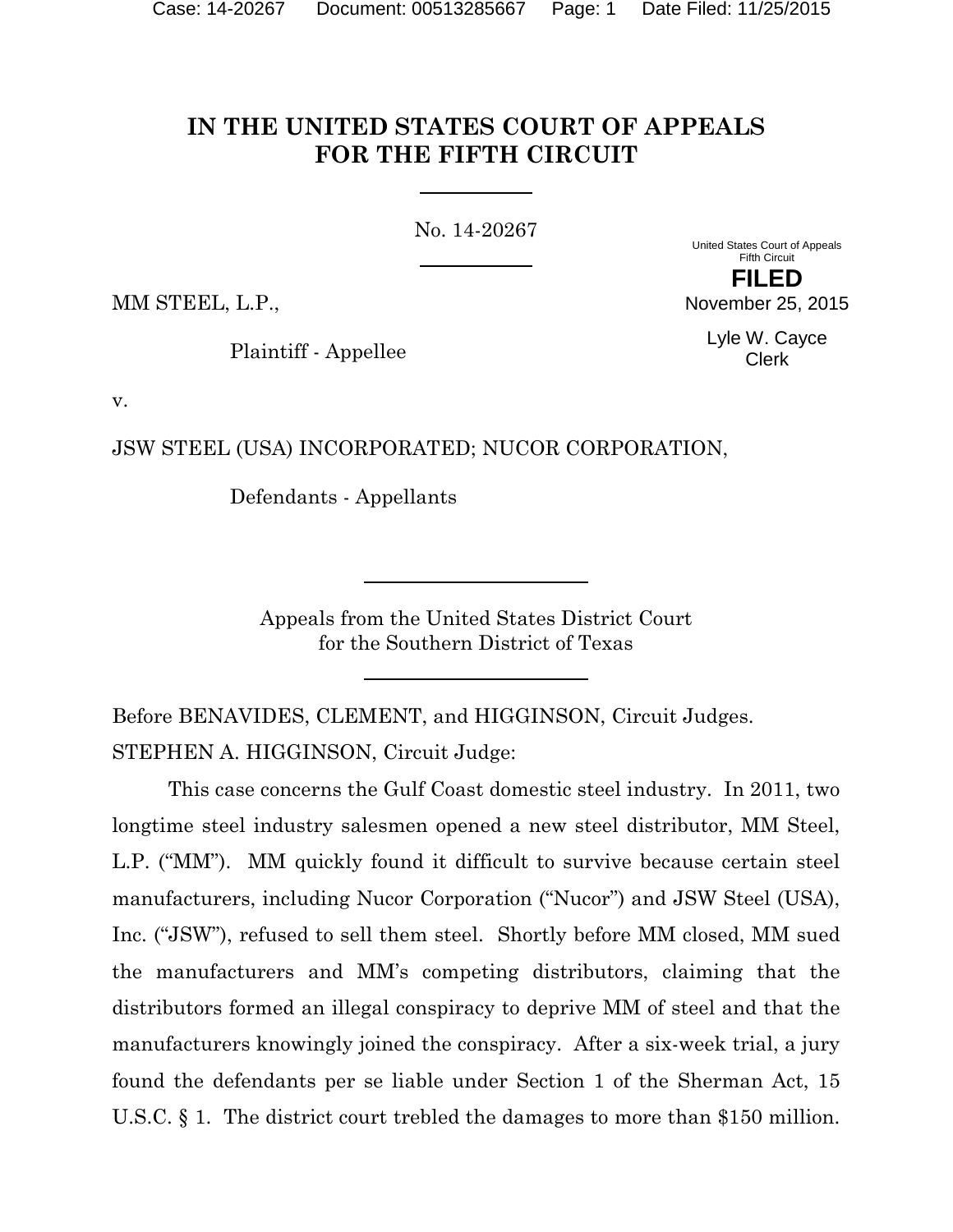The defendants timely appealed, but the distributors and one manufacturer settled and dismissed their appeals, leaving JSW and Nucor as the only appellants. Finding, *inter alia*, insubstantial evidence that Nucor joined this conspiracy, we REVERSE the judgment as to Nucor, but we AFFIRM the judgment as to JSW.

## **BACKGROUND**

## I.

In the Gulf Coast domestic steel industry, steel manufacturers sell approximately half of their steel plate to end users, including companies such as Wal-Mart, Exxon, and General Motors, and sell the other half to distributors who then sell the plate to end users. To be profitable, the distributors rely on their supply agreements with the manufacturers. Plaintiff MM is a distribution company that was founded by two steel distributor salesmen— Matt Schultz and Mike Hume. Defendants Nucor and JSW are two major steel manufacturers in the Gulf Coast region.

The record supports the following facts. Schultz and Hume worked together as salesmen at American Alloy ("AmAlloy"), a steel distributor, until they left in 1999 to open an office in Houston for another distributor, Chapel. In spring 2011, Schultz and Hume began planning to leave Chapel to open their own distribution company, MM. As part of their preparation, they met with JSW, from whom they had purchased steel at Chapel. On August 2, 2011, MM and JSW signed a one-year supply agreement for MM to purchase a certain amount of steel plate per month from JSW. MM received a \$750,000 line of credit from Wells Fargo, and JSW agreed to extend an additional line of credit for double that amount. On September 1, without providing notice, Schultz, Hume, and two other top Chapel salesmen resigned from Chapel, and officially opened MM.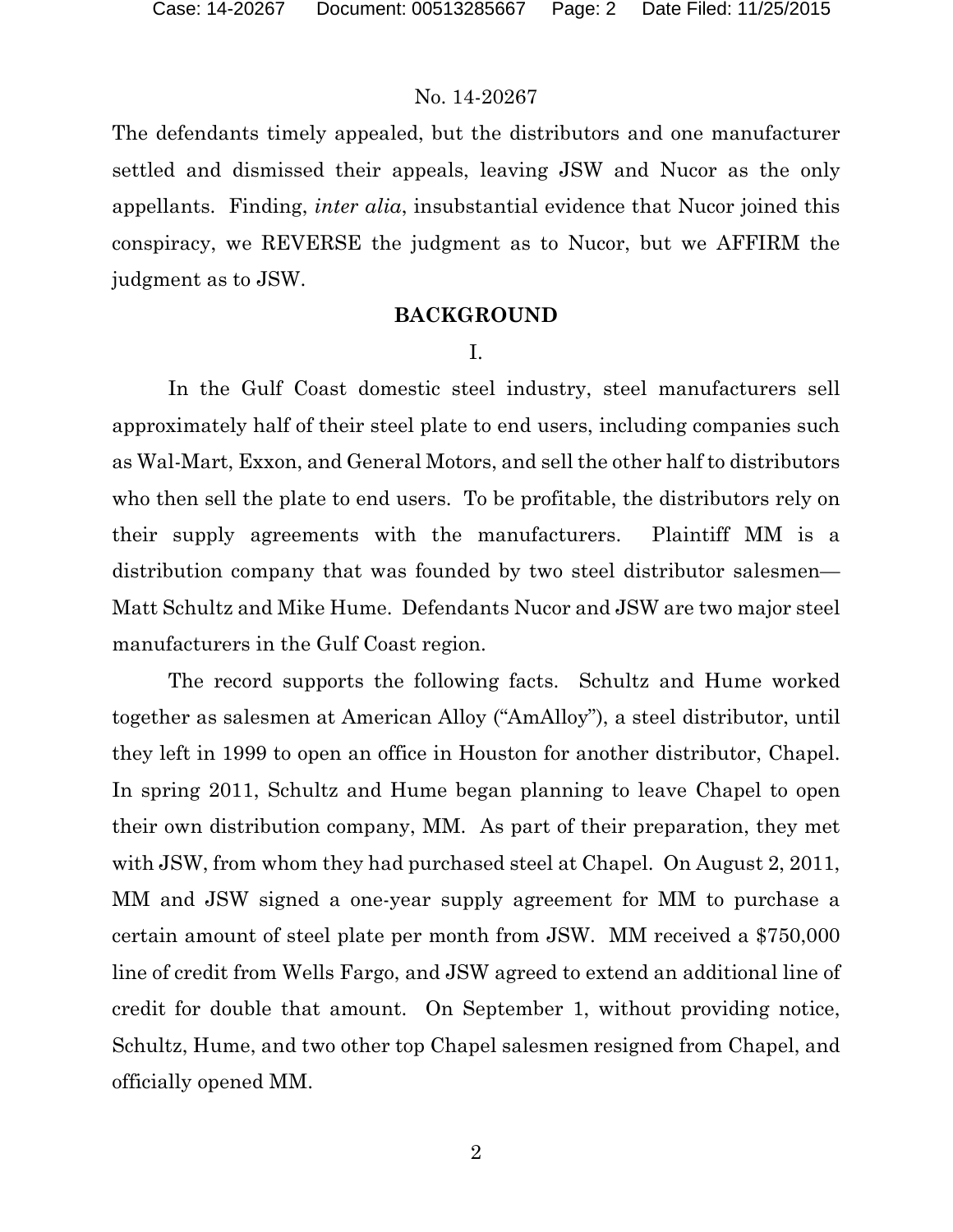Chapel and AmAlloy were not pleased that Schultz and Hume had left to open MM. On September 3, AmAlloy executives discussed "do[ing] all we can to help [Chapel] in going after [MM]." Chapel's president, Stan Altman, was overheard telling a Chapel salesman "[i]f you don't have any steel, you can't sell any steel." On September 8, Altman met with Arthur Moore, AmAlloy's president, and upon leaving the meeting, Moore said "[d]on't worry, we're going to get them." Chapel informed Moore that Chapel "plan[s] on taking all available courses of actions, legally and otherwise, including notifying any mill that is selling [to MM], that they can no longer expect any future business from Chapel." As described in more detail below, Chapel and AmAlloy went forward with plans to threaten manufacturers to not sell steel to MM.

#### II.

On September 15, 2011, Chapel filed a lawsuit against MM and its founders alleging that MM had violated a non-compete agreement. The next day, MM told JSW to hold off on shipments until further notice. On September 20, MM met with JSW. MM informed JSW that the lawsuit prompted their request to stop shipments and raised the possibility of having to return some steel that JSW had manufactured for MM. The day before the meeting between MM and JSW, JSW executives met with AmAlloy's Moore, at Moore's invitation. Moore told JSW's representatives that JSW had a choice to make: "The choice was to do business with American Alloy or to do business with MM Steel." Later, on September 29, Moore emailed Chapel's Altman about JSW's "ridiculously low" sales prices to MM and said he hoped Chapel would be successful in shutting MM down. On October 4, Chapel and JSW met, and Chapel gave JSW a choice to do business with Chapel or with MM.

Around October 14, Chapel and MM settled the lawsuit over the noncompete agreement. The settlement prohibited MM from contacting and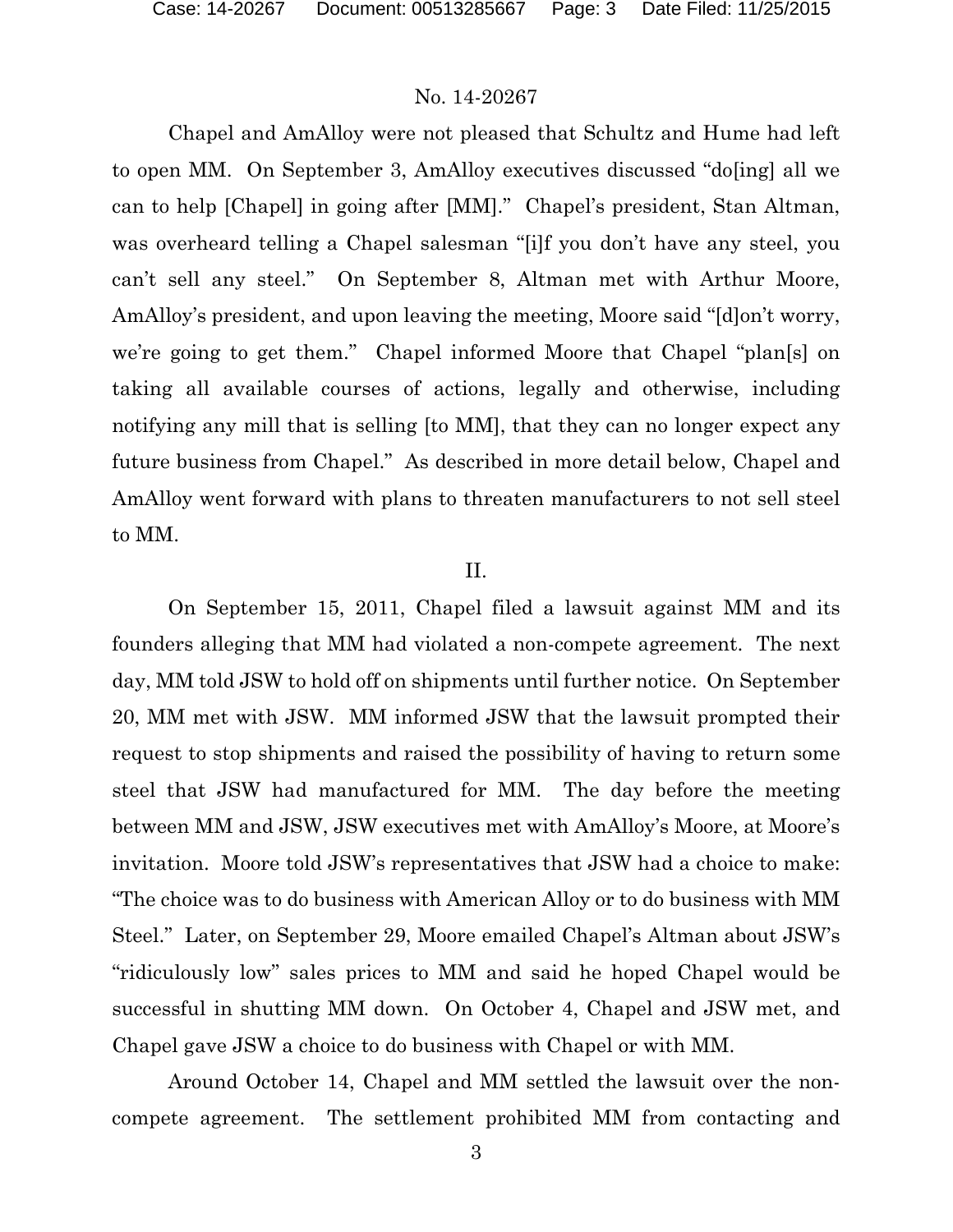selling to certain customers for six months. MM then told JSW the lawsuit had been resolved and asked for a quote. On October 20, JSW's president, Mike Fitch, told MM that it would not be doing business with MM going forward and that it "understood the gravity of the situation." The day before JSW told MM it was ending their relationship, JSW emailed Chapel wanting to see "if JSW and Chapel Steel could step up business for [Chapel's] Houston [office] and other locations." Chapel then internally commented on the "[i]nteresting timing" of JSW's approach to "step up business."

#### III.

Nucor and Chapel's relationship dates back to 2000. Nucor supplies seventy-five percent of Chapel's steel, and Chapel is Nucor's largest external customer. On September 1, 2011, Hume left Nucor's Jeff Whiteman a voicemail saying that Hume had left Chapel to start MM and that MM hoped to sell Nucor steel to a longtime Chapel customer. In response, Whiteman immediately emailed Chapel's president to pledge his "fulles support." Following that email, Chapel executives informed Nucor that MM had partnered with JSW, and Nucor reiterated its support of Chapel by instructing its employees that Nucor would not be quoting MM but "will continue to support our existing customers." Around September 2, MM's Hume reached out to three separate Nucor employees, including Nucor's President Whiteman, and each employee declined to quote or discuss a potential sale with Hume.

The jury received evidence, which Nucor contests as inadmissible, alluding to a threat allegedly made by Chapel to Nucor before September 5. On September 5, John Sergovic, the president of ArcelorMittal USA, another steel manufacturer not included in this lawsuit, sent an internal email stating that he had been threatened by Chapel's Altman to not sell to MM and that "Stan [Altman] said he made the same comment to Jeff Whiteman at Nucor."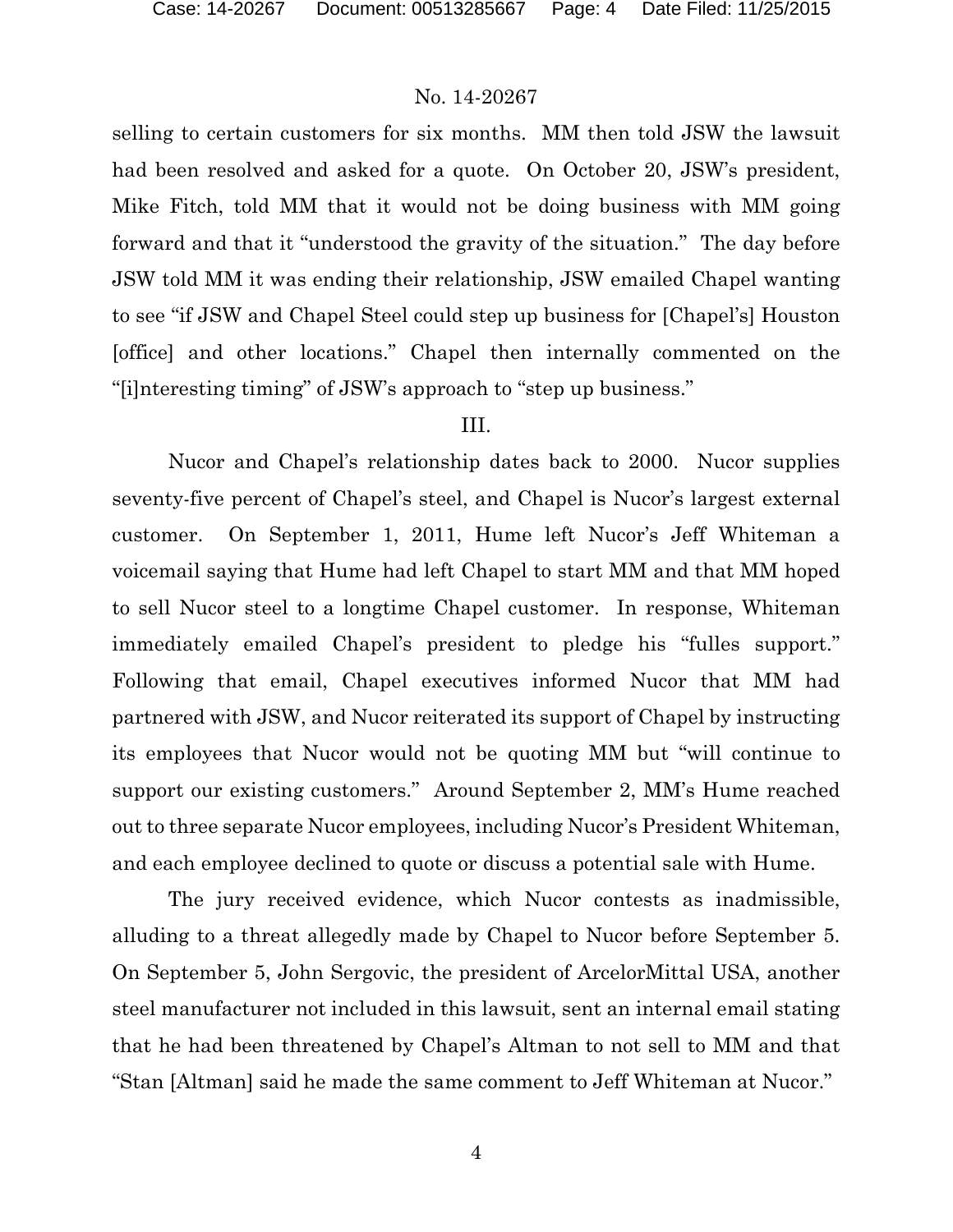In early October, Nucor employees dined with Chapel employees in connection with a retirement party. Nucor denies that MM was discussed at this dinner. On October 26, MM asked Nucor for a quote, and Nucor did not respond. Later, on January 5, 2012, after Nucor got a quote request from a similarly named "M and M Steel," Nucor emailed Chapel asking, "Are these our boys?" Chapel responded, "No our boys are MM Steel but I appreciate you keeping an eye out for them."

After JSW decided to stop supplying MM, MM began buying steel from North Shore, another distributor and customer of Nucor. North Shore began placing orders on MM's behalf from Nucor. Nucor was not happy to learn about this arrangement because it allowed MM to circumvent Nucor's "practice" of not accepting business that conflicts with the business of a current client in order to "stick with [the original] supply chain"—what Nucor referred to as its incumbency practice. Nucor told North Shore it would be a problem to ship steel to MM, and North Shore stopped ordering steel for delivery to MM. On March 19, 2012, Hume and Schultz secretly taped North Shore's Byron Cooper telling them that Nucor's Whiteman told Cooper that "there's a lot of pressure on the mills to not support [MM] from their biggest customers" and also that Whiteman stated "[t]here's a mandate at Nucor that's against supporting [] MM Steel."

MM closed and officially stopped doing business in August 2013.

IV.

On April 29, 2012, MM sued Nucor, JSW, Chapel, Reliance, AmAlloy, AmAlloy's Moore, and SSAB (an additional manufacturer) in federal court alleging, *inter alia*, an illegal group boycott in violation of § 1 of the Sherman Act, 15 U.S.C. § 1. MM also brought a claim against JSW for breach of contract. The district court denied defendants' motions to dismiss and motions for summary judgment. SSAB settled before trial for \$2.5 million. The remaining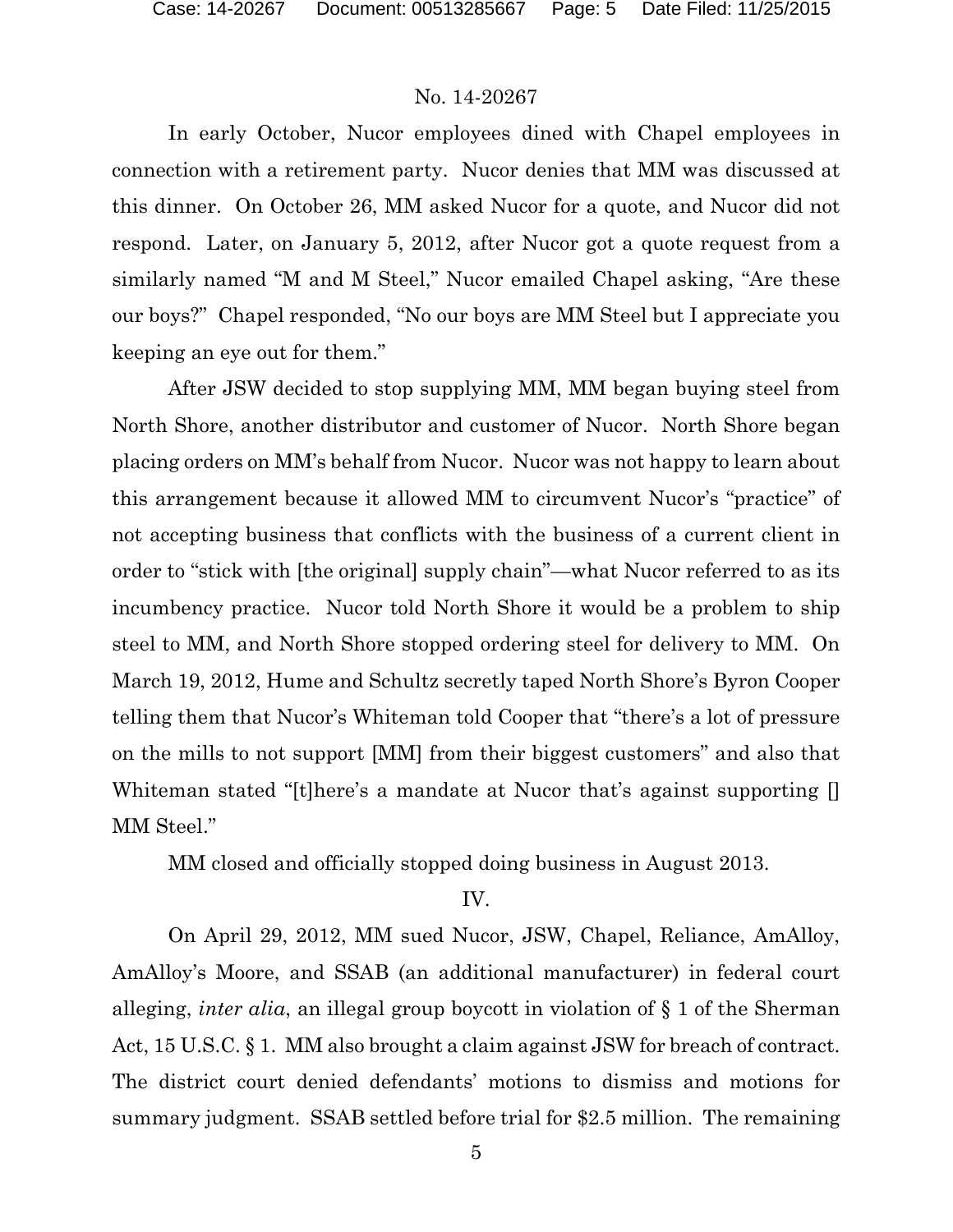l

### No. 14-20267

defendants proceeded to trial. MM's sole theory of liability was that defendants were per se liable for joining a horizontal group boycott. As illustrated in the jury's answer to Interrogatory Number 1, the jury found that the distributors "conspire[d] to persuade, induce, or coerce any steel mill not to sell steel plate to MM." Under Interrogatory Number 3, the jury found that Nucor and JSW both "*knowingly* join[ed] the conspiracy" (emphasis added). This finding resulted in a per se violation of § 1 of the Sherman Act and an award of \$52 million.[1](#page-5-0) The jury also found JSW liable for breaching its agreement to supply MM and awarded damages of \$2 million for this breach. The district court denied various motions for judgment as a matter of law and for new trials. MM elected to recover on its antitrust claims, foreclosing recovery on its contract claim, and the district court trebled the damages, entering a final judgment holding all defendants jointly and severally liable.

Defendants timely appealed, but the distributor defendants (Reliance, Chapel, AmAlloy, and Moore) settled for undisclosed terms and dismissed their appeals. Nucor and JSW are the remaining defendants on appeal. Nucor and JSW appeal the antitrust liability finding and award of damages. In the alternative, JSW also appeals the breach of contract award. Nucor also appeals the district court's denial of its motions for a new trial due to the court's exclusion of expert testimony, flawed jury instructions, the admittance of inadmissible hearsay, and MM's improper closing arguments. JSW appeals the district court's denial of its motion for a new trial due to the admission of MM's "patently unreliable" damages expert. Because we affirm the antitrust judgment as to JSW and reverse the judgment as to Nucor, we will not address

<span id="page-5-0"></span><sup>1</sup> Interrogatory Number 4 asked, "Did one or more steel mills refuse to sell steel plate to MM Steel as a result of the conspiracy thereby denying it access to a supply of steel plate necessary for it to compete effectively?" Although the jury answered in the affirmative, because this question did not specifically ask the jury to consider each manufacturer separately (as Interrogatory Number 3 did), clarity is lacking.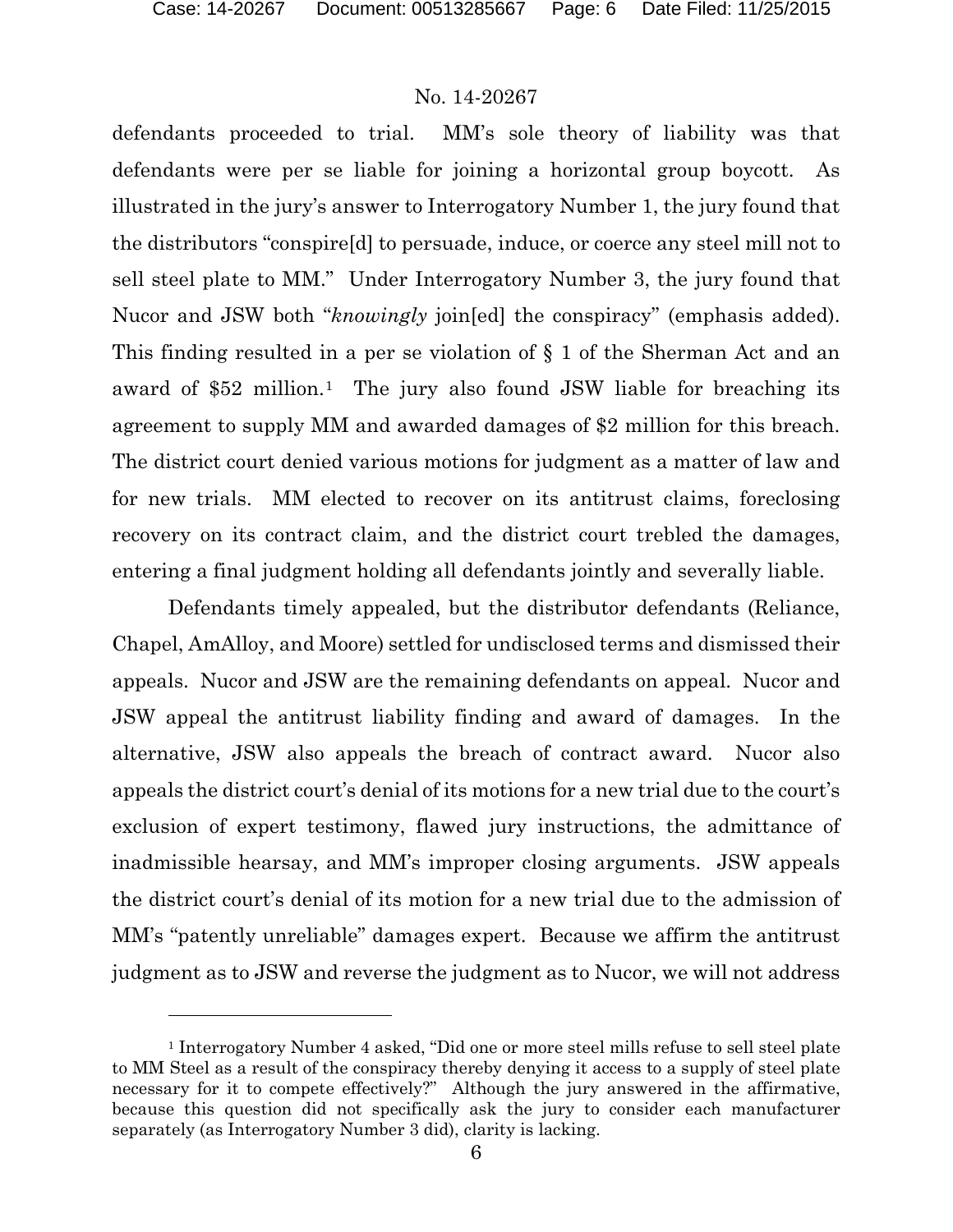Nucor's evidentiary claims, nor will we address JSW's appeal of the breach of contract award.

## **DISCUSSION**

## I.

We first consider whether there was substantial evidence to conclude that Nucor and JSW entered into a horizontal conspiracy with the distributors to refuse to deal with MM. We review jury verdicts deferentially. *EEOC v. Boh Bros. Constr. Co.*, 731 F.3d 444, 451 (5th Cir. 2013). We review the denial of a judgment as a matter of law *de novo*, but we apply the district court's standard: granting judgment as a matter of law only if the "facts and inferences point 'so strongly and overwhelmingly in the movant's favor that reasonable jurors could not reach a contrary conclusion.'" *Id.* (citation omitted). We can reverse a denial of a motion for judgment as a matter of law only if "the jury's factual findings are not supported by substantial evidence or if the legal conclusions implied from the jury's verdict cannot in law be supported by those findings." *Am. Home Assurance Co. v. United Space Alliance, LLC*, 378 F.3d 482, 486–87 (5th Cir. 2004). Substantial evidence is something more than "a scintilla of evidence." *Hunnicutt v. Wright*, 986 F.2d 119, 122 (5th Cir. 1993).

To establish liability under § 1 of the Sherman Act, 15 U.S.C. § 1, a plaintiff must show that the defendants "(1) engaged in a conspiracy (2) that restrained trade (3) in a particular market." *Spectators' Commc'n Network Inc. v. Colonial Country Club*, 253 F.3d 215, 220 (5th Cir. 2001). MM's sole theory of liability for the manufacturers is that Nucor and JSW joined a horizontal (i.e., between competitors) conspiracy between AmAlloy and Chapel, as explicitly found by the jury in Interrogatories Numbers 1 and 3. Nucor and JSW do not challenge the jury's finding that a horizontal conspiracy existed between the distributors, but rather, they argue that there was not substantial evidence for the jury to conclude that they *joined* the conspiracy. After a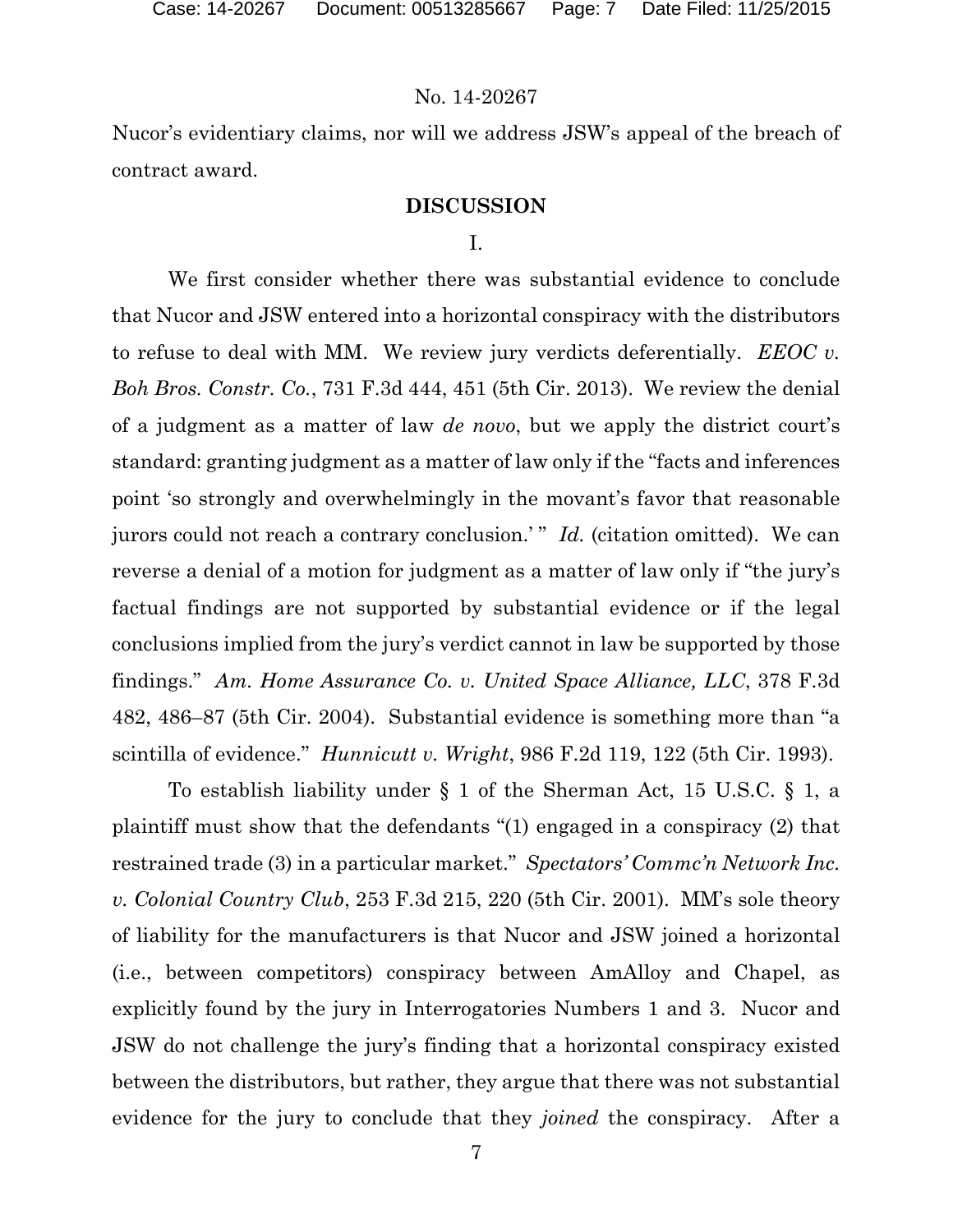searching review of the record that exceeds 30,000 pages, we hold that there was not substantial evidence to conclude that Nucor joined the alleged conspiracy, but we affirm the finding as to JSW.

Only a concerted refusal to deal is illegal; a manufacturer "generally has a right to deal, or refuse to deal, with whomever it likes, as long as it does so independently." *Monsanto Co. v. Spray-Rite Serv. Corp.*, 465 U.S. 752, 761 (1984). So that liability is not levied for independent refusals to deal, a plaintiff seeking to prove that a defendant joined an antitrust conspiracy without direct evidence of the conspiracy must present evidence "that tends to exclude the possibility" of independent conduct. *Id.* at 764; *see Insulate SB, Inc. v. Advanced Finishing Sys., Inc.*, 797 F.3d 538, 545 (8th Cir. 2015) ("Under the '*Colgate* doctrine,' '[a] manufacturer . . . generally has a right to deal, or refuse to deal, with whomever it likes, as long as it does so independently.' " (citing *United States v. Colgate & Co*., 250 U.S. 300, 307 (1919)); *see also Multiflex, Inc. v. Samuel Moore & Co.*, 709 F.2d 980, 988 (5th Cir. 1983) ("An antitrust conspiracy is rarely shown by direct evidence, and usually is proved by inference and suspicion." (citing *United States v. Paramount Pictures, Inc.*, 334 U.S. 131 (1948))). Circumstantial evidence of a refusal to deal will not tend to exclude independent conduct unless refusing to deal is "inconsistent with [the manufacturer's] independent self-interest." *Viazis v. Am. Ass'n of Orthodontists*, 314 F.3d 758, 763 (5th Cir. 2002). The jury was properly instructed that a single firm's refusal to deal does not entail a conspiracy if it makes that decision independently.

A plaintiff seeking to prove that a defendant joined a conspiracy must also provide evidence that the conspiring parties "had a conscious commitment to a common scheme designed to achieve an unlawful objective." *Monsanto*, 465 U.S. at 764 (citation omitted). MM must have provided evidence showing Nucor and JSW knew "the essential nature and general scope" of the joint plan.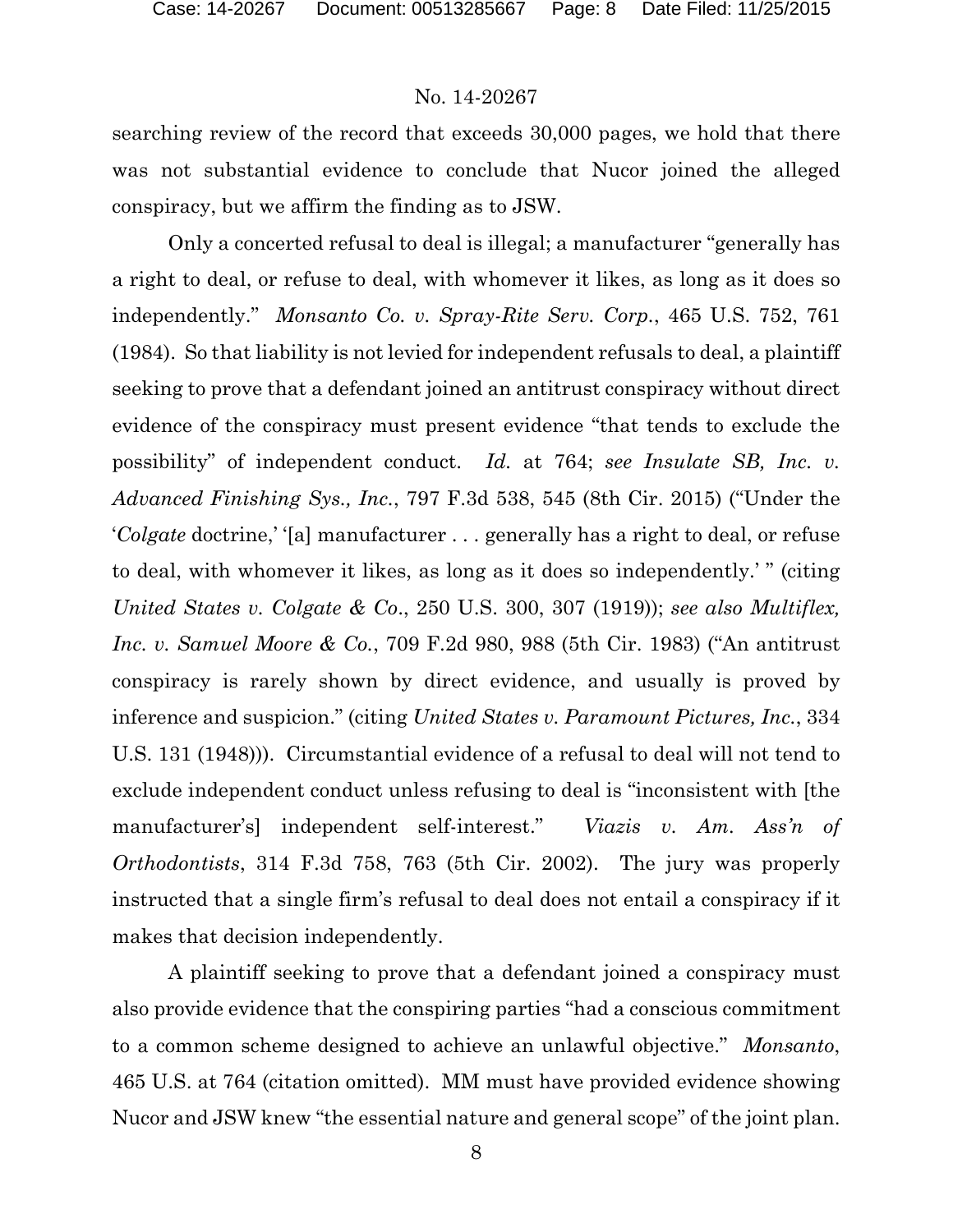*H & B Equip. Co. v. Int'l Harvester Co.*, 577 F.2d 239, 245 (5th Cir. 1978) (citation omitted). However, MM did not need to prove that Nucor and JSW orchestrated the plan. Rather, parties who knowingly join an antitrust conspiracy, like any conspiracy, are liable to the same extent as other conspirators. *See United States v. All Star Indus.*, 962 F.2d 465, 478 (5th Cir. 1992) ("It is well-established that, as a participant in [a bid-rigging] conspiracy, MIA is legally liable for all the acts of its co-conspirators in furtherance of this crime."); *Spectators' Commc'n Network*, 253 F.3d at 220-21. The jury was also properly instructed that "[w]hat the evidence must show is that . . . each defendant knowingly became a member of the conspiracy."

The type of conspiracy that MM alleged and that the jury found Nucor and JSW to have joined is a group boycott—here, and often, a concerted agreement among competitors to refuse to deal with a manufacturer unless the manufacturer refuses to deal with an additional (typically new) competitor. *See Spectators' Commc'n Network*, 253 F.3d at 221. MM's sole theory of antitrust liability was that Nucor and JSW joined the group boycott by joining the horizontal conspiracy among the competitors, the distributors. For us to affirm liability, a reasonable jury must have been able to conclude that Nucor and JSW knowingly joined the conspiracy between the distributors to refuse to deal with MM. Specifically, MM must have presented substantial evidence tending to exclude the possibility that JSW and Nucor each acted independent of the distributors' horizontal conspiracy. *See Viazis*, 314 F.3d at 762.

#### A.

JSW contends that there was not substantial evidence to conclude that JSW knowingly joined the horizontal conspiracy between the distributors. We disagree. We first summarize the evidence presented to the jury. JSW originally agreed in writing to do substantial business with MM. JSW even extended a line of credit to the newly formed company. However, after meeting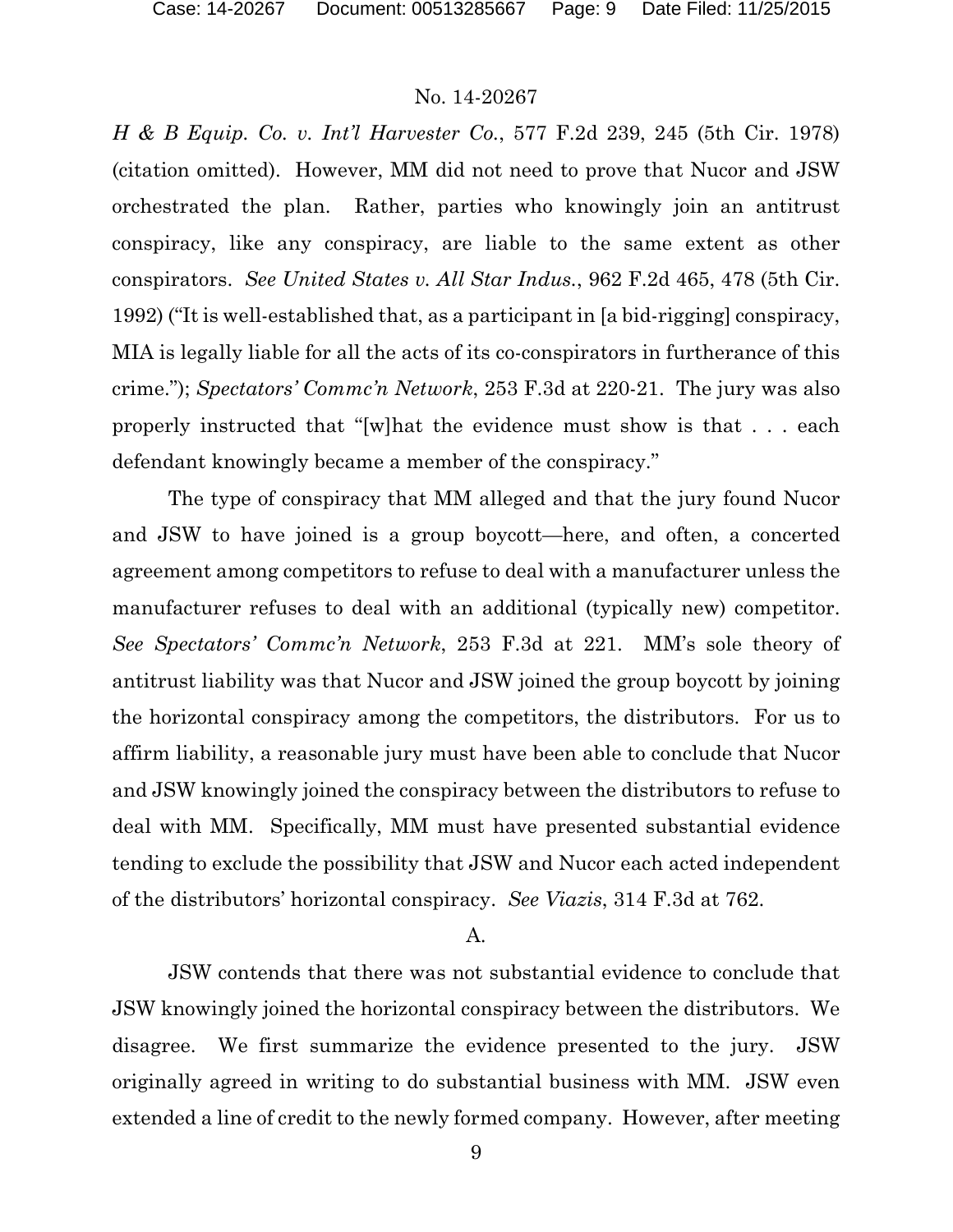l

### No. 14-20267

with executives from both AmAlloy and Chapel, and receiving independent threats from two distributors, JSW decided to no longer do business with MM. When ending their relationship, JSW told MM that it understood the "gravity of the circumstance." The day before JSW ended its relationship with MM, JSW contacted Chapel to expand their business with Chapel, including its Houston office.

Although evidence of mere complaints from a distributor to a manufacturer would not be sufficient evidence to establish a conspiracy or that a manufacturer joined a conspiracy, *see Viazis*, 314 F.3d at 763, evidence that a manufacturer responded to a distributors' actual *threat* can show concerted action that is not independent conduct. *Id.* at 763–64; *see Monsanto*, 465 U.S. at 767–68 (holding that evidence of specific threats to refuse to deal was probative of concerted action).JSW received actual threats in the form of ultimatums to refuse to deal with MM from AmAlloy and Chapel, both of whom had already formed a horizontal conspiracy.<sup>2</sup> The fact that both companies made these threats within several weeks of each other was sufficient evidence for a reasonable juror to conclude that JSW was aware of the horizontal conspiracy to exclude MM from the market. A reasonable juror also could have concluded that JSW's abrupt decision to no longer deal with MM following these threats and JSW's statements regarding that decision tended to exclude the possibility of conduct that was independent of the distributors' conspiracy.

JSW contends that it made an independent decision to no longer deal with MM after learning of Chapel's lawsuit against MM and after MM asked JSW to postpone shipments. A reasonable juror could have concluded that

<span id="page-9-0"></span><sup>2</sup> AmAlloy threatened JSW on September 19, 2011, and Chapel threatened JSW on October 4. The horizontal conspiracy and group boycott between these distributors was confected at the meeting between AmAlloy and JSW on September 8, 2011; as described in MM's brief to this court, "the first business between the companies since Matt and Mike left AmAlloy in 1999, [signaling] a wholesale change in their relationship."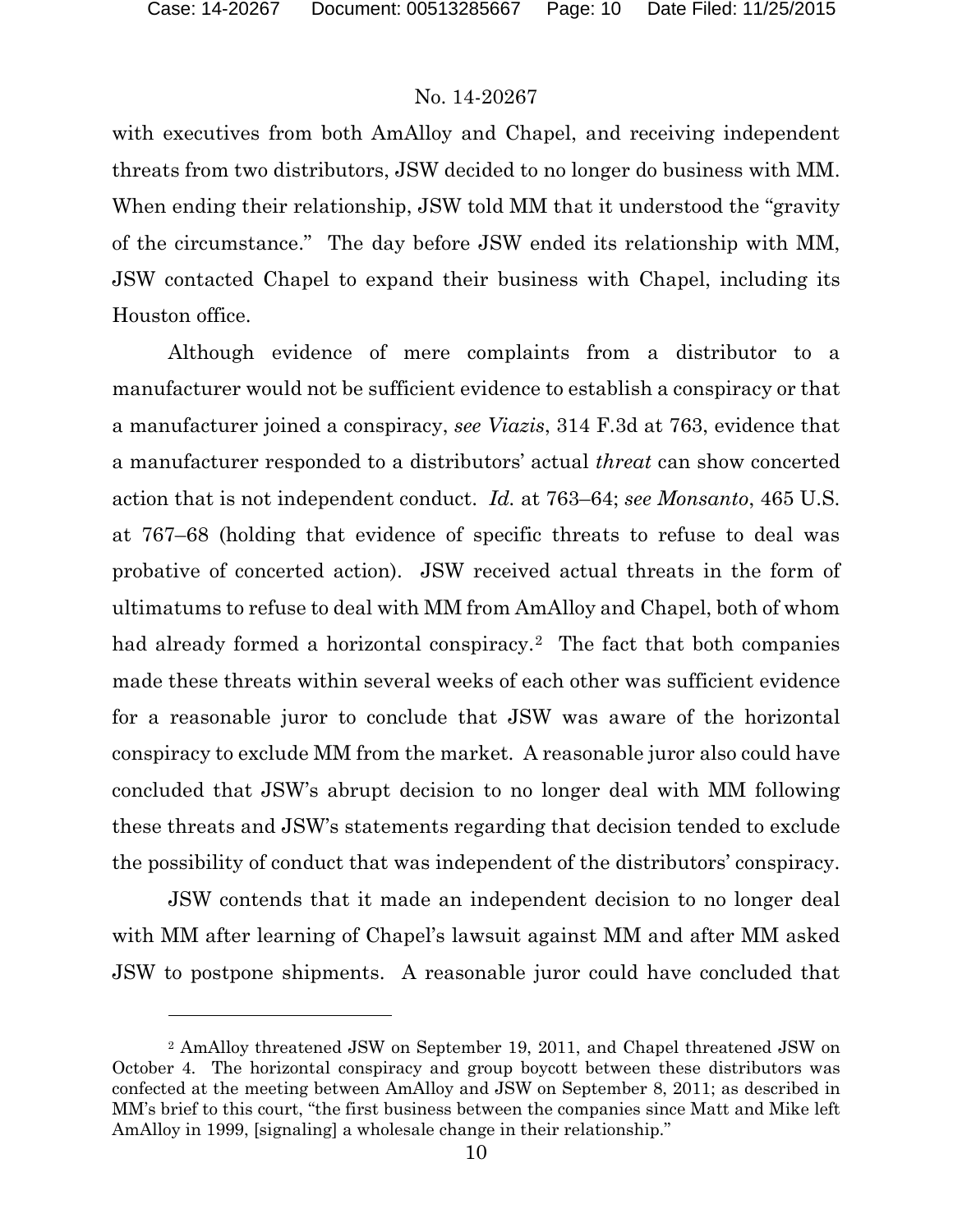these reasons were pretextual and that instead, JSW's refusal to deal was a response to the two threats from the distributors. *See Rossi v. Standard Roofing, Inc.*, 156 F.3d 452, 478 (3d Cir. 1998) (holding that pretextual excuses to explain a refusal to deal can be circumstantial evidence of a conspiracy); *DeLong Equip. Co. v. Washington Mills Electro Minerals Corp.*, 990 F.2d 1186, 1195–96 (11th Cir. 1993) (same). At the time JSW ended its relationship with MM, Chapel and AmAlloy had already threatened JSW, and MM had already settled the lawsuit with Chapel. In addition, JSW risked a breach of contract claim by ending this relationship. A reasonable juror could have concluded that JSW's explanation for its supposedly independent refusal to deal was pretextual. Because there was substantial evidence that tended to exclude the possibility that JSW acted independent of the horizontal conspiracy between the distributors when it refused to deal with JSW, we affirm the jury's finding that JSW joined the horizontal conspiracy between the distributors. *See Monsanto Co.*, 465 U.S. at 761.

#### B.

Nucor also argues that there was not substantial evidence to conclude that it joined the horizontal conspiracy between the distributors. We agree. For us to affirm the finding that Nucor joined the horizontal conspiracy, a reasonable juror must have been able to conclude from the evidence that Nucor knew "the essential nature and general scope" of the joint plan and joined it. *See H & B Equip. Co.*, 577 F.2d at 245. MM needed to provide substantial evidence that tended to exclude the possibility that Nucor's three refusals to deal (September 2, 2011, October 26, 2011, and March 2012) with MM were made independent of the existing horizontal conspiracy between the distributors. *See Viazis*, 314 F.3d at 762. After our searching review of the record, we conclude that MM did not provide such evidence.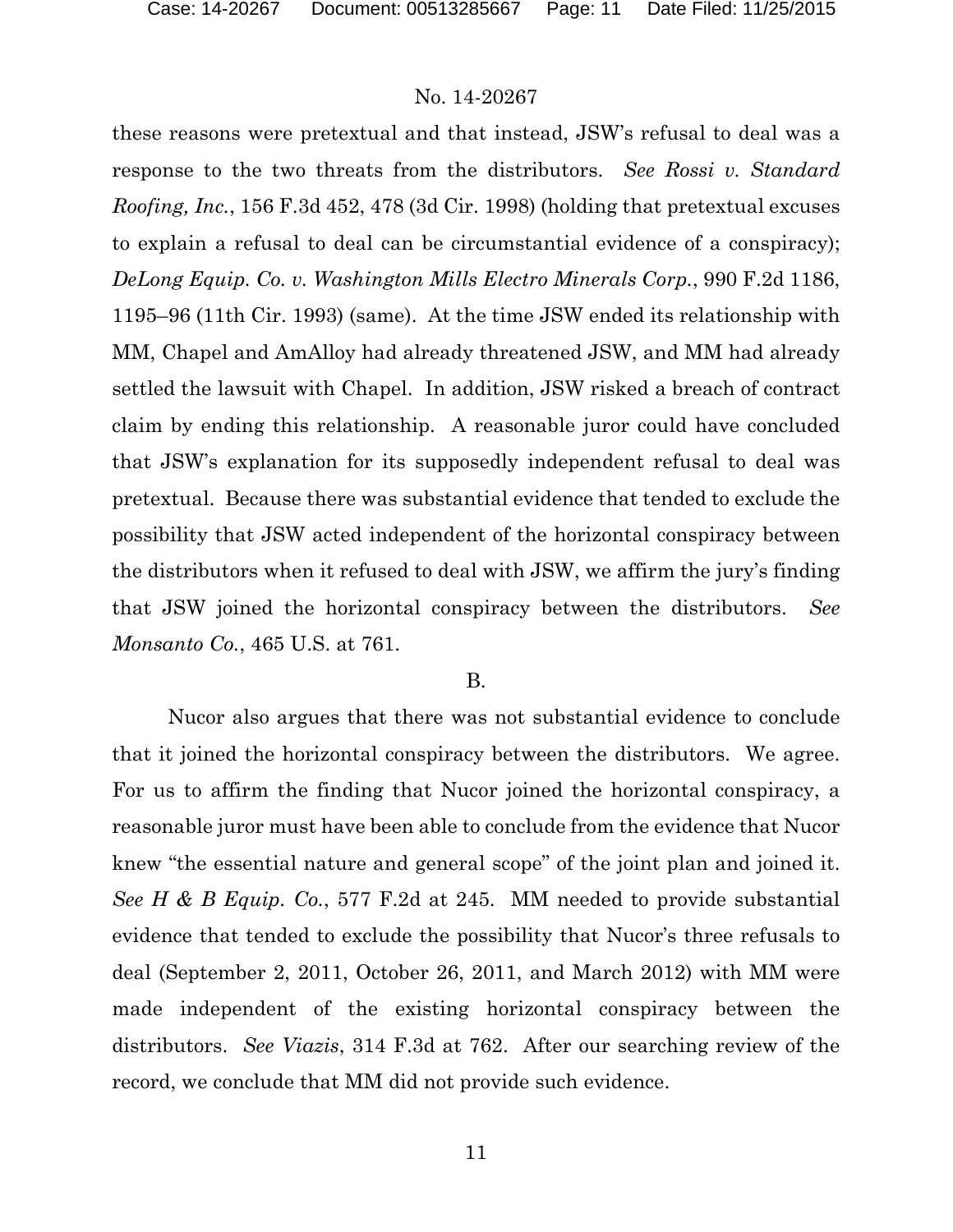$\overline{a}$ 

## No. 14-20267

On September 1, 2011, Nucor was first approached by MM's Hume, who let Nucor know that he had left Chapel and started MM. Nucor's President Whiteman immediately emailed Chapel's Altman to let him know that they were aware of this development and would continue supporting Chapel.<sup>[3](#page-11-0)</sup> Nucor then first refused to quote MM on September 2, 2011. On September 5, 2011, John Sergovic, the president of ArcelorMittal, sent an internal email, which Nucor contests on appeal, stating that Nucor was threatened by Chapel to not deal with MM before that date. Although Nucor's initial email of support to Chapel does not reference this threat or suggest knowledge of this threat, a reasonable juror could have credited Sergovic's email as evidence that Nucor received a threat from Chapel to not deal with MM before committing to its own decision to refuse to deal with MM.[4](#page-11-1)

Nucor asserts that each time it refused to deal with MM, it was acting in accordance with its "incumbency practice," where Nucor remains loyal to established customers, such as Chapel, in order to maintain its original supply chain. Even if the jury did not credit this practice, MM did not provide evidence showing that when Nucor first refused to quote MM, Nucor was aware of an agreement between the distributors to foreclose MM from the market. MM failed to provide evidence that tended to exclude the possibility that Nucor acted independent of such a conspiracy. In fact, at the time Nucor first refused to quote MM, Nucor believed that JSW, its competitor, was supplying MM. Hence Nucor would not have perceived that its refusal to deal (a decision either

<span id="page-11-0"></span><sup>3</sup> Earlier that day, a Chapel representative visited Nucor with another customer, and according to Nucor's Whiteman, the representative was busy with phone calls due to a development at Chapel's Houston office. That interaction led Whiteman to refer to MM's formation as "the crisis" in his email to Altman. MM did not present any evidence showing that the Chapel representative discussed MM during the visit on September 1.

<span id="page-11-1"></span><sup>4</sup> Notably, the cross-examination of JSW's President Fitch elicited knowledge of raw threats from both Chapel and AmAlloy. The cross-examination of Nucor's President Whiteman did not reveal any knowledge of the alleged threat from Chapel.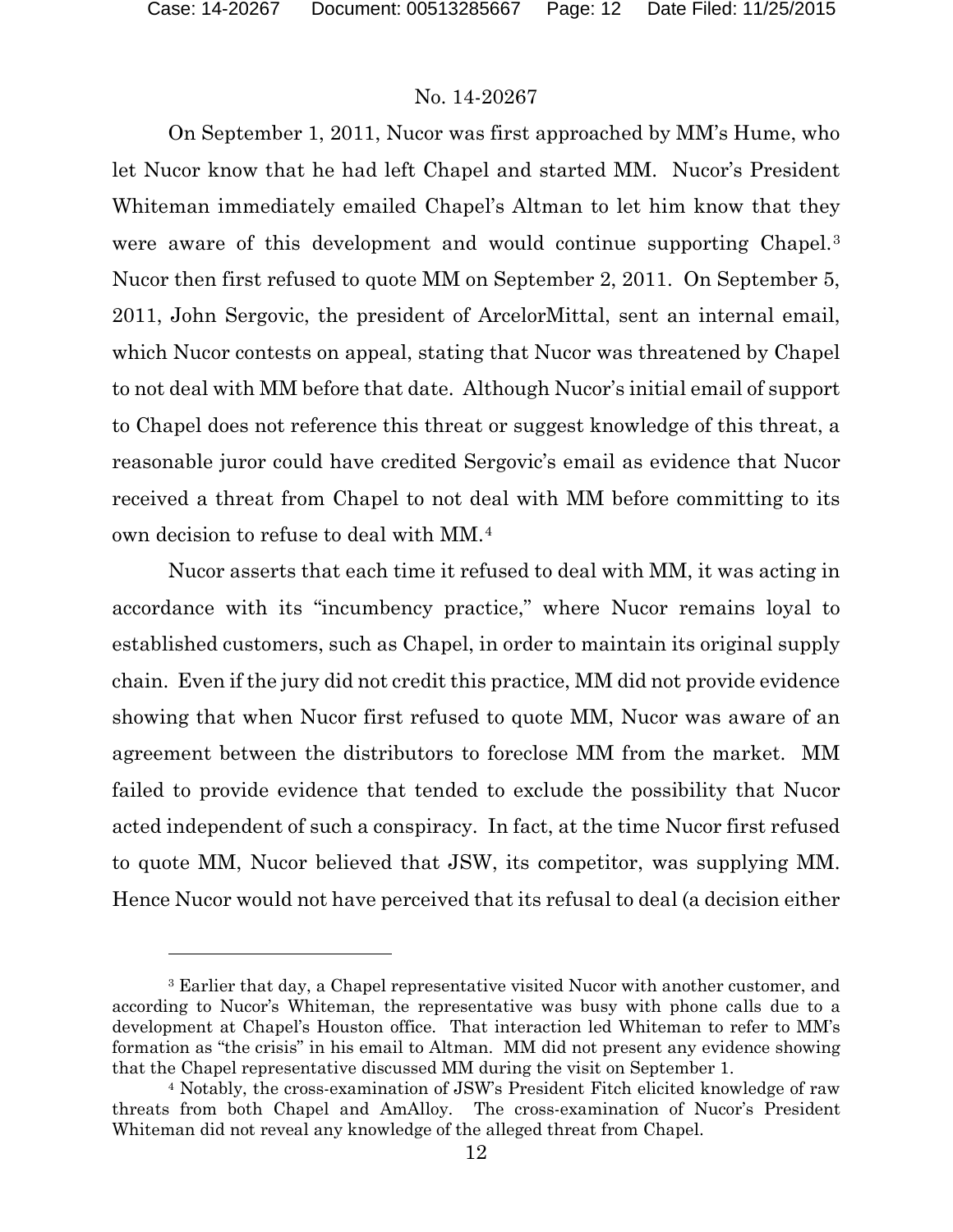$\overline{a}$ 

## No. 14-20267

made independently or even with Chapel) would help foreclose MM from the market. In addition, as MM contends, the horizontal agreement between the two distributors was not confected until September 8, 2012, the first date that AmAlloy and Chapel met following the establishment of MM.<sup>[5](#page-12-0)</sup> Nucor's decision not to deal with MM took place on September 2, 2012, without knowledge of a horizontal conspiracy between Chapel and AmAlloy, and without knowledge of a concerted purpose to rid MM from the market.

Although Nucor's decision to not deal with MM was consistent with the purpose of the group boycott, Nucor's decision does not tend to exclude the possibility that it was made independent of the group boycott. The Supreme Court has held that "conduct as consistent with permissible competition as with illegal conspiracy does not, standing alone, support an inference of antitrust conspiracy." *Matsushita Elec. Indus. Co. v. Zenith Radio Corp.*, 475 U.S. 574, 588 (1986). The evidence establishes only that Nucor's decision to support Chapel and not deal with MM was either consistent with its incumbency practice, or at most, consistent with a vertical agreement with Chapel, its longstanding customer. Without knowing that another distributor was threatening manufacturers, or that other manufacturers were refusing to deal with MM, Nucor could not consciously commit to a common scheme to foreclose MM from the market. *See Monsanto*, 465 U.S. at 764. A reasonable juror could not have found that Nucor's original September 2 decision to not deal with MM, made in favor of a longstanding customer, tended to exclude conduct independent of the horizontal conspiracy between the distributors.[6](#page-12-1)

<span id="page-12-0"></span><sup>5</sup> MM did not present any evidence showing that Chapel and AmAlloy communicated regarding MM before this meeting.

<span id="page-12-1"></span><sup>6</sup> Again, MM's sole theory of liability was that Nucor joined the horizontal conspiracy and was thus per se liable for antitrust violations. We do not address whether this evidence would be sufficient to establish that Nucor and Chapel entered into a vertical refusal to deal agreement that could be held unlawful under the rule of reason. *See NYNEX Corp. v. Discon,*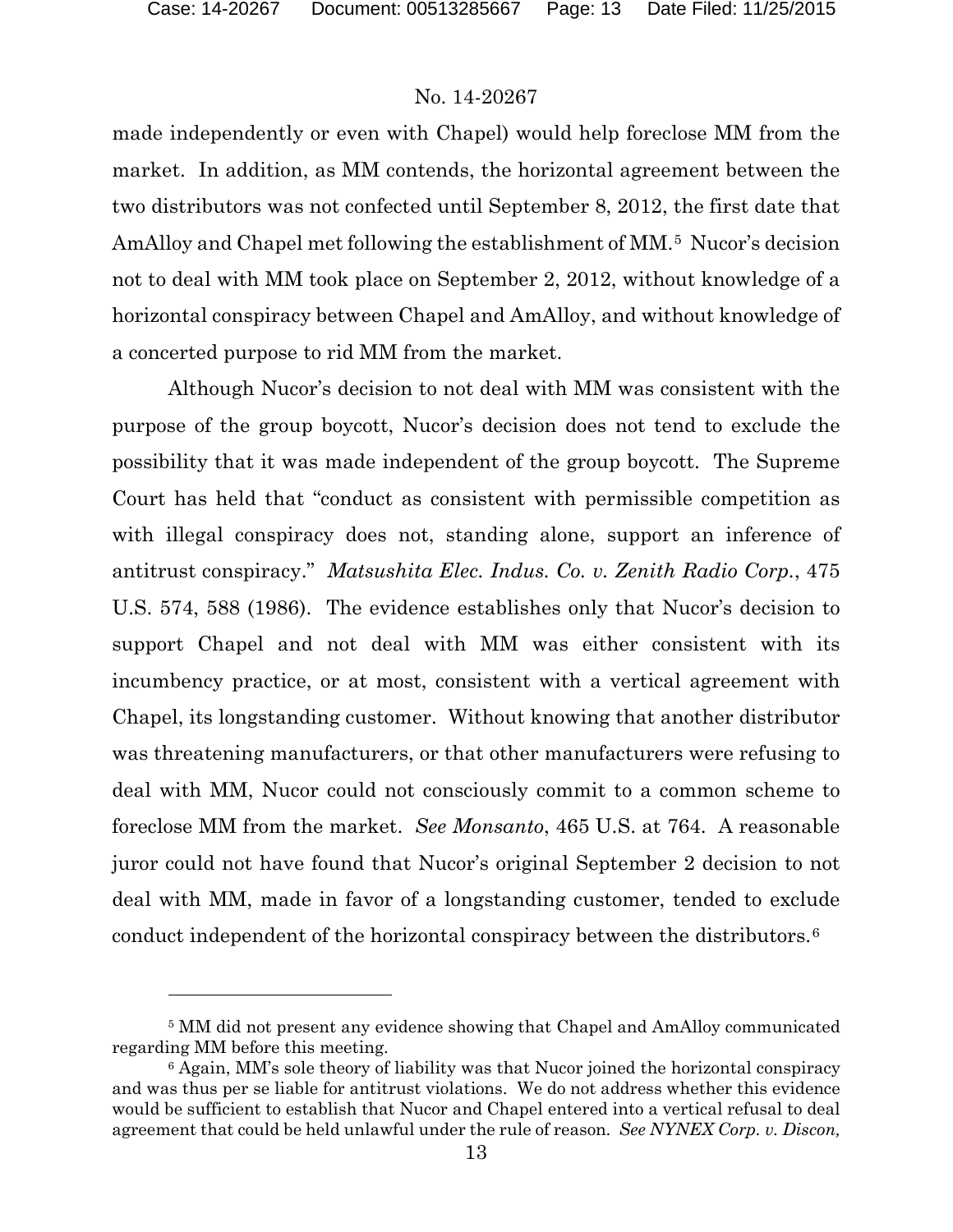l

## No. 14-20267

MM has not identified any record evidence showing that Nucor was approached by any distributor other than Chapel seeking concerted action against MM. In fact, the only evidence that could lead a reasonable juror to conclude that Nucor became aware of an *agreement* between the distributors was the statement made by North Shore's Cooper to Hume and Schultz that MM recorded on March 19, 2012. Cooper stated that Nucor's President Whiteman told Cooper, "So there's a lot of pressure on the mills to not support you from their biggest customers." Before Cooper made this statement, Nucor had refused to do business with North Shore when North Shore sold its steel to MM. Even if a reasonable juror could infer that when Nucor refused to deal with North Shore when selling to MM, Nucor was aware of the agreement between the distributors, Whiteman's statement does not tend to exclude the possibility that Nucor acted independent of the horizontal conspiracy between the distributors. Nucor's decision to not do business with North Shore when North Shore was selling to MM was consistent with its original decision not to deal with MM, which was made on September 2, 2011, without knowledge of the conspiracy between the distributors. *See also Southway Theatres, Inc. v. Georgia Theatre Co.*, 672 F.2d 485, 494 (5th Cir. 1982) (recognizing this court's consistent enforcement of the rule that "inference of a conspiracy is always unreasonable when it is based solely on parallel behavior that can be explained as the result of the independent business judgment of the defendants"). We hold that MM did not present substantial evidence from which a reasonable juror could conclude that Nucor's unwavering refusal to deal with MM in favor of its longstanding relationship with Chapel tended to exclude the possibility

*Inc.*, 525 U.S. 128, 136 (1998); *see also In re Ins. Brokerage Antitrust Litig*., 618 F.3d 300, 317 (3d Cir. 2010) ("While pleading exclusively per se violations can lighten a plaintiff's litigation burdens, it is not a riskless strategy. If the court determines that the restraint at issue is sufficiently different from the per se archetypes to require application of the rule of reason, the plaintiff's claims will be dismissed.").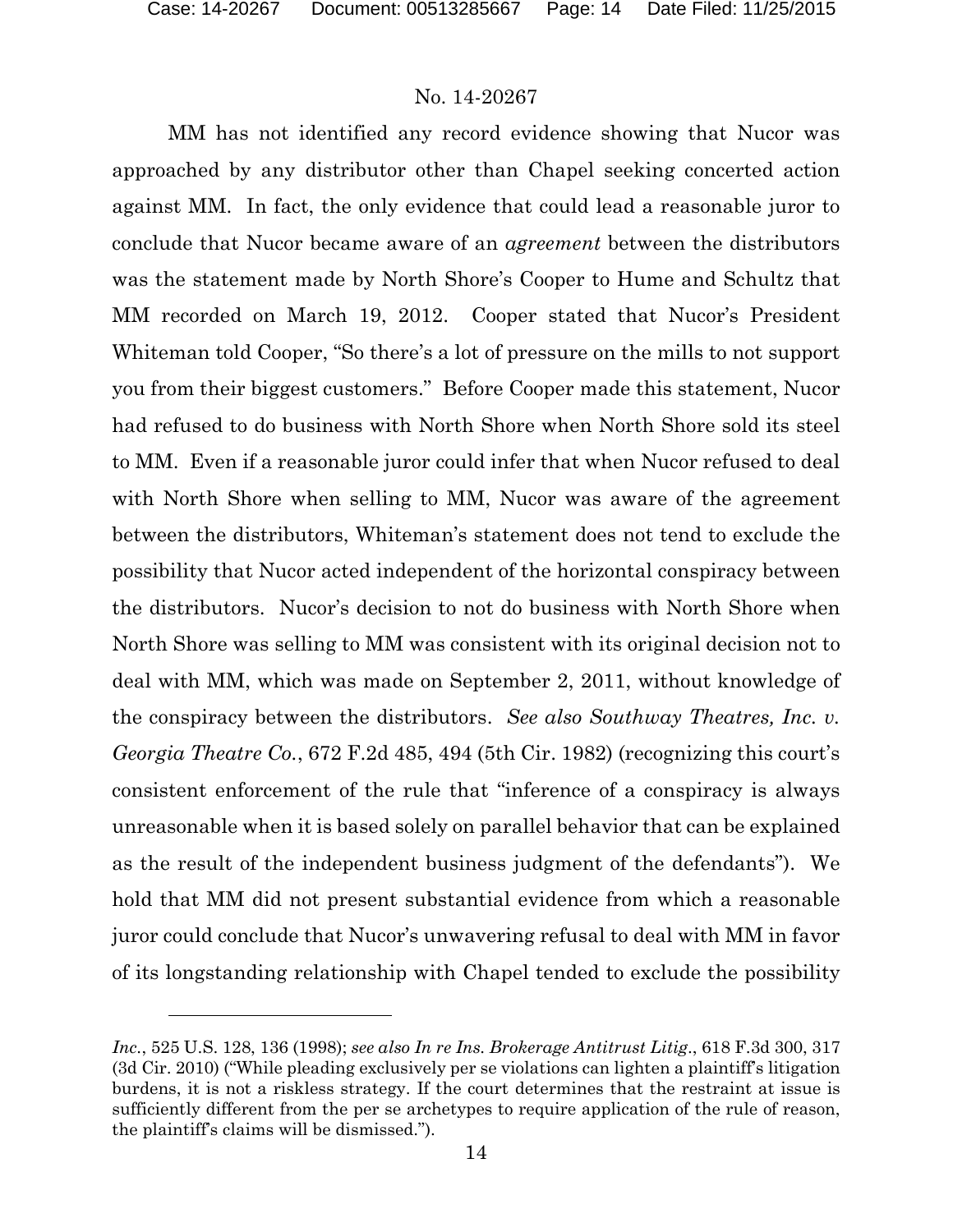that Nucor's actions were made independent of the horizontal conspiracy between AmAlloy and Chapel and joined by JSW. For that reason, we reverse the judgment as to Nucor.

## II.

We next consider whether the district court erred in instructing the jury that if it found that Nucor and JSW joined the conspiracy between the distributors, Nucor and JSW would be per se liable under § 1 of the Sherman Act. The decision to analyze the conspiracy under a per se theory of liability is a question of law that we review de novo. *See Craftsmen Limousine, Inc. v. Ford Motor Co.*, 363 F.3d 761, 772 (8th Cir. 2004). Having reversed the verdict as to Nucor, we address only JSW's arguments. JSW argues (1) that the per se rule does not apply and (2) in the alternative, "the case should be remanded for a new trial because the district court failed to properly submit the *Tunica* factors to the jury."

#### A.

Whether a restraint on trade is per se illegal or is analyzed under the rule of reason is a key distinction in antitrust law. Although § 1 proscribes "[e]very contract, combination . . . , or conspiracy . . . in restraint of trade or commerce," 15 U.S.C. § 1, it is well-established that only unreasonable restraints on trade actually violate the Sherman Act. *NYNEX Corp. v. Discon, Inc.*, 525 U.S. 128, 133 (1998). To determine whether a restraint is unreasonable, courts use one of two methods of analysis. Most agreements are analyzed under the rule of reason, whereby a court "must decide whether the questioned practice imposes an unreasonable restraint on competition, taking into account a variety of factors, including specific information about the relevant business, its condition before and after the restraint was imposed, and the restraint's history, nature, and effect." *State Oil Co. v. Khan*, 522 U.S. 3, 10 (1997). But, certain agreements "because of their pernicious effect on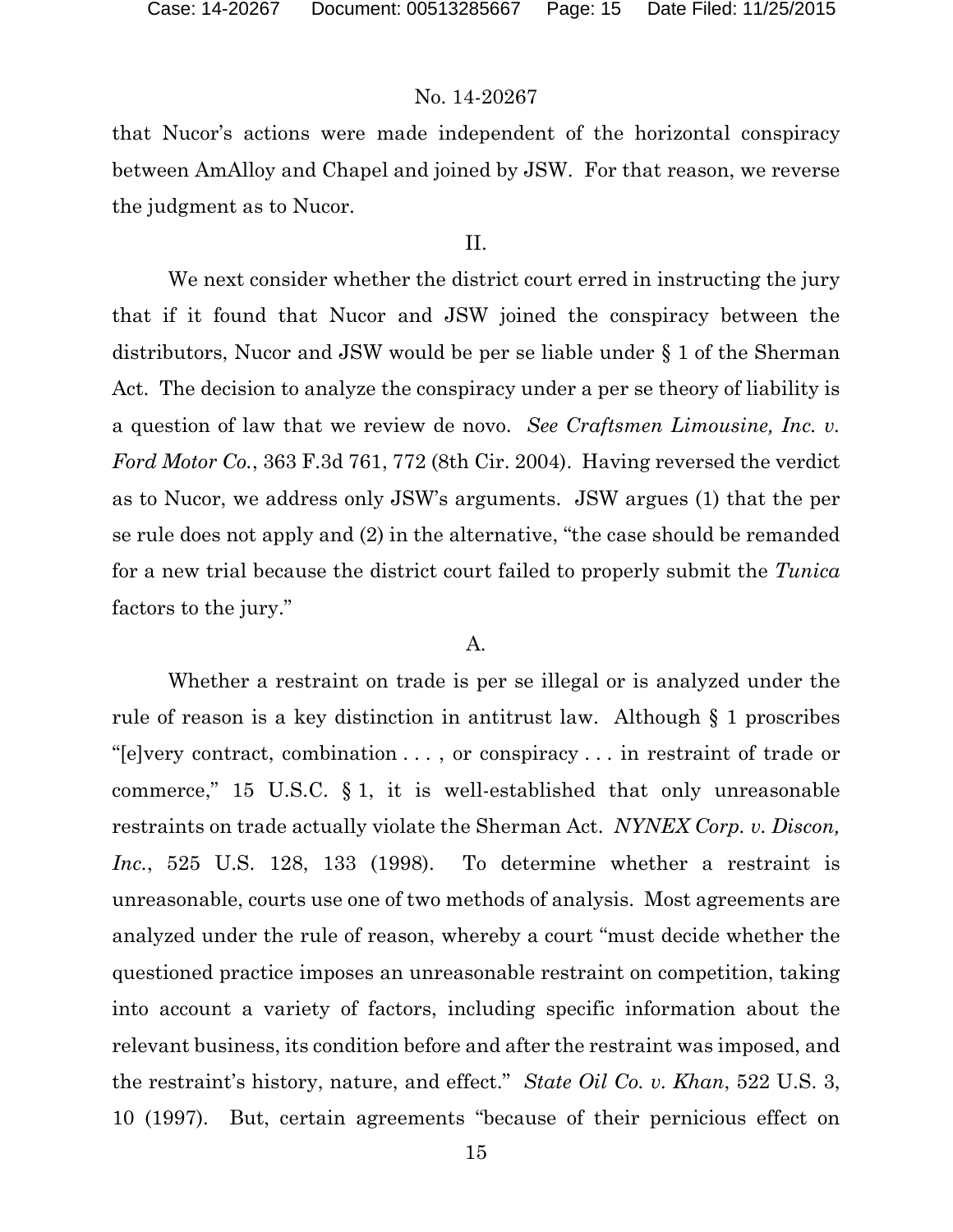$\overline{a}$ 

## No. 14-20267

competition and lack of any redeeming virtue are conclusively presumed to be unreasonable and therefore illegal without elaborate inquiry as to the precise harm they have caused or the business excuse for their use." *United States v. Gen. Motors Corp.*, 384 U.S. 127, 146 (1966) (citation omitted). Group boycotts to foreclose an entrant from the market are of this latter character. *Id.*

The Supreme Court has consistently held that the per se rule is applicable to group boycotts identical to the boycott alleged in this case. *See NYNEX*, 525 U.S. at 135. The Supreme Court has regularly applied per se liability to agreements described as "either directly denying or persuading or coercing suppliers or customers to deny relationships the competitors need in the competitive struggle." *Nw. Wholesale Stationers, Inc. v. Pac. Stationery & Printing Co.*, 4[7](#page-15-0)2 U.S. 284, 294 (1985) (citation omitted).<sup>7</sup> The Court enforces the per se rule to these group boycotts because "the likelihood of anticompetitive effects is clear and the possibility of countervailing procompetitive effects is remote." *Id.* In *Klor's, Inc. v. Broadway-Hale Stores, Inc.*, the Court found it per se unlawful for manufacturers, distributors, and a retailer to agree to refuse to deal with another competing retailer. 359 U.S. 207, 209–10 (1959). In *United States v. General Motors Corp.*, the Court held it per se unlawful for an automobile manufacturer to agree with automobile dealers to boycott other dealers that were discounting cars. 384 U.S. at 145. These cases, and many more, illustrate that group boycotts involving a horizontal conspiracy to foreclose a market participant are considered per se violations of § 1. *See Gen. Motors Corp.*, 384 U.S. at 146.

<span id="page-15-0"></span><sup>7</sup> That a group boycott organized by a cooperative or professional organization is analyzed under the rule of reason unless the plaintiff can show that the cooperative or professional organization possessed "market power or exclusive access to an element essential to effective competition" has no bearing on this case as it does not involve a cooperative or a professional organization. *See Nw. Wholesale*, 472 U.S. at 296; *see also F.T.C. v. Indiana Fed'n of Dentists,* 476 U.S. 447, 458–59 (1986).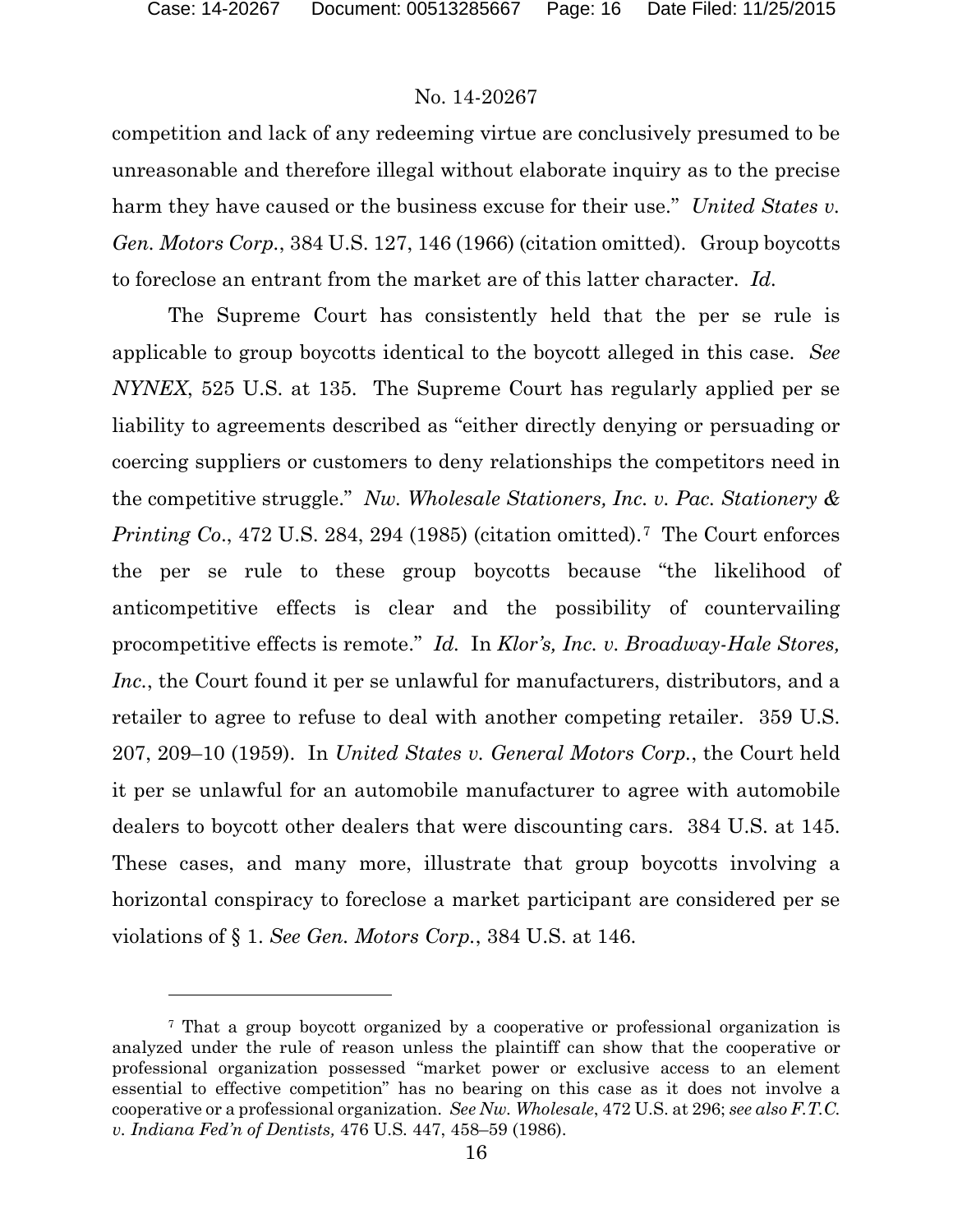JSW contends that the Supreme Court limited the application of per se liability to group boycotts in *Leegin Creative Leather Prods., Inc. v. PSKS, Inc.*, 551 U.S. 877, 893 (2007). In antitrust law, a distinction exists between agreements that are made between competitors (horizontal agreements) and agreements between manufacturers and customers (vertical agreements). In *Leegin*, the Supreme Court held that the per se rule is inapplicable to price-setting vertical agreements, adding in dicta that this holding would extend to vertical agreements that facilitate horizontal conspiracies to increase prices. *Id.* ("To the extent a vertical agreement *setting minimum resale prices* is entered upon to facilitate [horizontal cartels that decrease output or reduce competition to increase prices], it, too, would need to be held unlawful under the rule of reason." (emphasis added)).

Long before *Leegin*, settled Supreme Court case law held that purely vertical agreements to refuse to deal are not per se unlawful. *NYNEX*, 525 U.S. at 135. Purely vertical refusals to deal, often referred to as exclusive dealing agreements, frequently have procompetitive justifications, such as limiting free riding and increasing specialization. *See* Richard Posner, *Antitrust Law* 253 (2d ed. 2001). However, the crux of the group boycotts at issue in the cases in which per se liability has always applied is that members of a horizontal conspiracy use vertical agreements anticompetitively to foreclose a competitor from the market. *See NYNEX*, 525 U.S. at 135 ("The agreement in *Fashion Originators' Guild* involved what may be called a group boycott in the strongest sense: A group of competitors threatened to withhold business from third parties unless those third parties would help them injure their directly competing rivals." (describing *Fashion Originators' Guild of Am. v. Fed. Trade Comm'n*, 312 U.S. 457, 461–63 (1941)); *Klor's, Inc.*, 359 U.S. at 208–09. In these cases, the vertical participants, the manufacturers, actually join the horizontal conspiracy. *See United States v. MMR Corp. (LA)*, 907 F.2d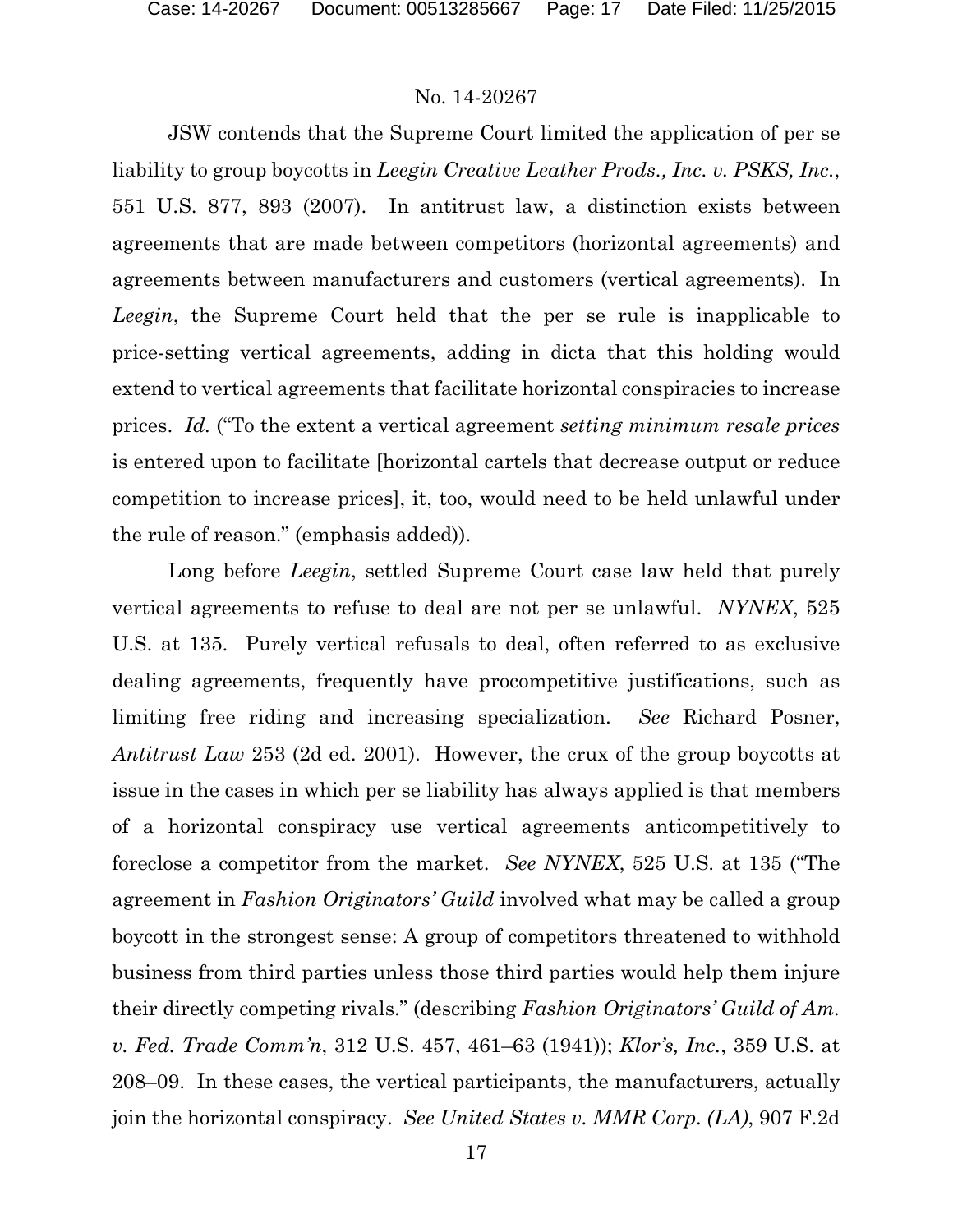489, 498 (5th Cir. 1990) (holding that a non-competitor participant in a horizontal conspiracy was per se liable because "[i]f there is a horizontal agreement between A and B, there is no reason why others joining that conspiracy must be competitors"); *Spectators' Commc'n Network*, 253 F.3d at 223; *see also Klor's, Inc.*, 359 U.S. at 212–13; *Nw. Wholesale Stationers, Inc.*, 472 U.S. at 294. Each court that has addressed the anticompetitive nature of these group boycotts was aware of the vertical components of the conspiracy and still applied per se liability to each member of the conspiracy. *See, e.g., Klor's, Inc.*, 359 U.S. at 208–09. For example, in *Klor's*, which remains controlling precedent, the Supreme Court applied per se liability to all of the participants in a group boycott that was arranged by only one competitor because there was a horizontal agreement among those that carried out the boycott. *Klor's,* 359 U.S. at 212–13.

We decline to hold that the Supreme Court silently overruled this line of cases by stating that vertical agreements to *regulate prices* that facilitate horizontal agreements to *regulate prices* "too, would need to be held unlawful under the rule of reason." *Leegin*, 551 U.S. at 893; *see also Anderson News, LLC v. Am. Media, Inc.*, 680 F.3d 162, 183 (2d Cir. 2012) (recognizing, post-*Leegin*, that, under *Klor's*, per se liability applies to group boycotts with horizontal and vertical components). *But cf. Toledo Mack Sales & Serv., Inc. v. Mack Trucks, Inc.*, 530 F.3d 204, 225 (3d Cir. 2008) (holding that under *Leegin* per se liability did not apply to vertical agreements between manufacturers and distributors to refuse to deal with distributors that were not part of a horizontal price-fixing conspiracy, but not finding that the manufacturers joined a horizontal group boycott). The district court did not err when it instructed the jury that if they found that the manufacturers joined the conspiracy between the distributors, the manufacturers were per se liable for a § 1 violation.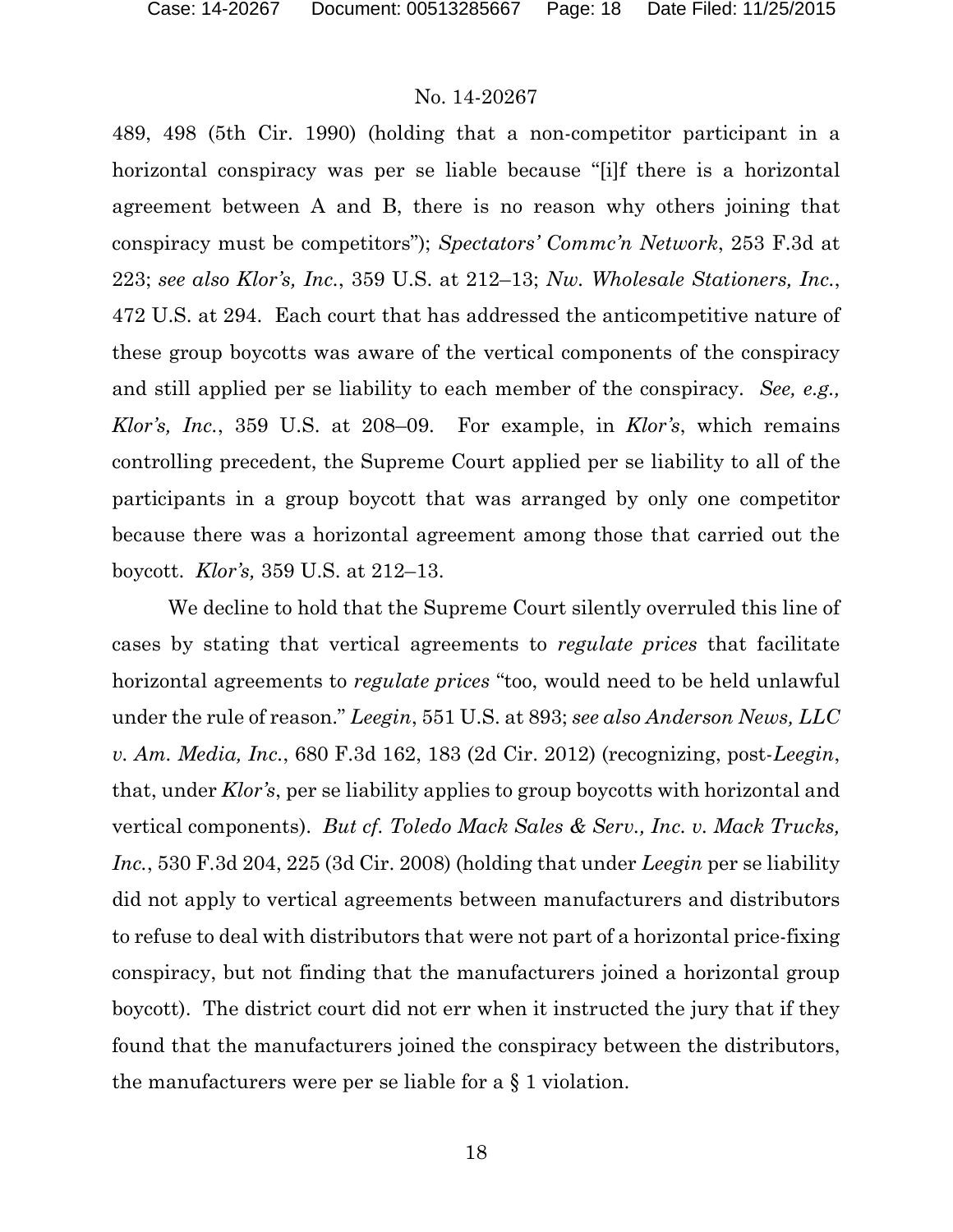l

### No. 14-20267

#### B.

JSW also argues that in the alternative scenario where this court does not outright apply the rule of reason to determine the legality of the alleged conspiracy, we should order a new trial because the jury was not instructed to consider the factors discussed in *Tunica Web Advertising v. Tunica Casino Operators Ass'n, Inc.*, 496 F.3d 403, 414–15 (5th Cir. 2007). The *Tunica* decision does not affect our above holding that the per se rule applies to the group boycott alleged in this case. Instead, *Tunica* potentially expanded per se liability. In *Tunica*, this court reversed summary judgment where the district court concluded that the per se rule applies only to group boycott cases "where one of the conspirators is a direct competitor of the victim." *Id.* at 414. This court recognized (post-*Leegin*) that per se liability applies to group boycotts where there is a horizontal agreement to foreclose a competitor from the market, but we also held that the per se rule is not limited to group boycotts where the horizontal agreement is among competitors. *Id.* at 413–14. The *Tunica* court then instructed the district court to consider three factors on remand to determine whether per se liability applies.[8](#page-18-0) *Id.* at 414. Even if the *Tunica* court did not intend to expand per se liability, the application of the three factors was limited to the specific facts of that case. *See id.* at 414. The district court did not err by not applying these factors or instructing the jury to consider them before applying per se liability.

### III.

Finally, we address JSW's argument that the jury's damages findings were fatally defective because MM's damages expert, Stephen P. Magee,

<span id="page-18-0"></span><sup>8</sup> These factors were: "(1) whether the casinos hold a dominant position in the relevant market; (2) whether the casinos control access to an element necessary to enable TWA to compete; and (3) whether there exist plausible arguments concerning pro-competitive effects." *Id.* at 414–15. In light of our description of the alleged conspiracy, each of these factors would likely be met in this case.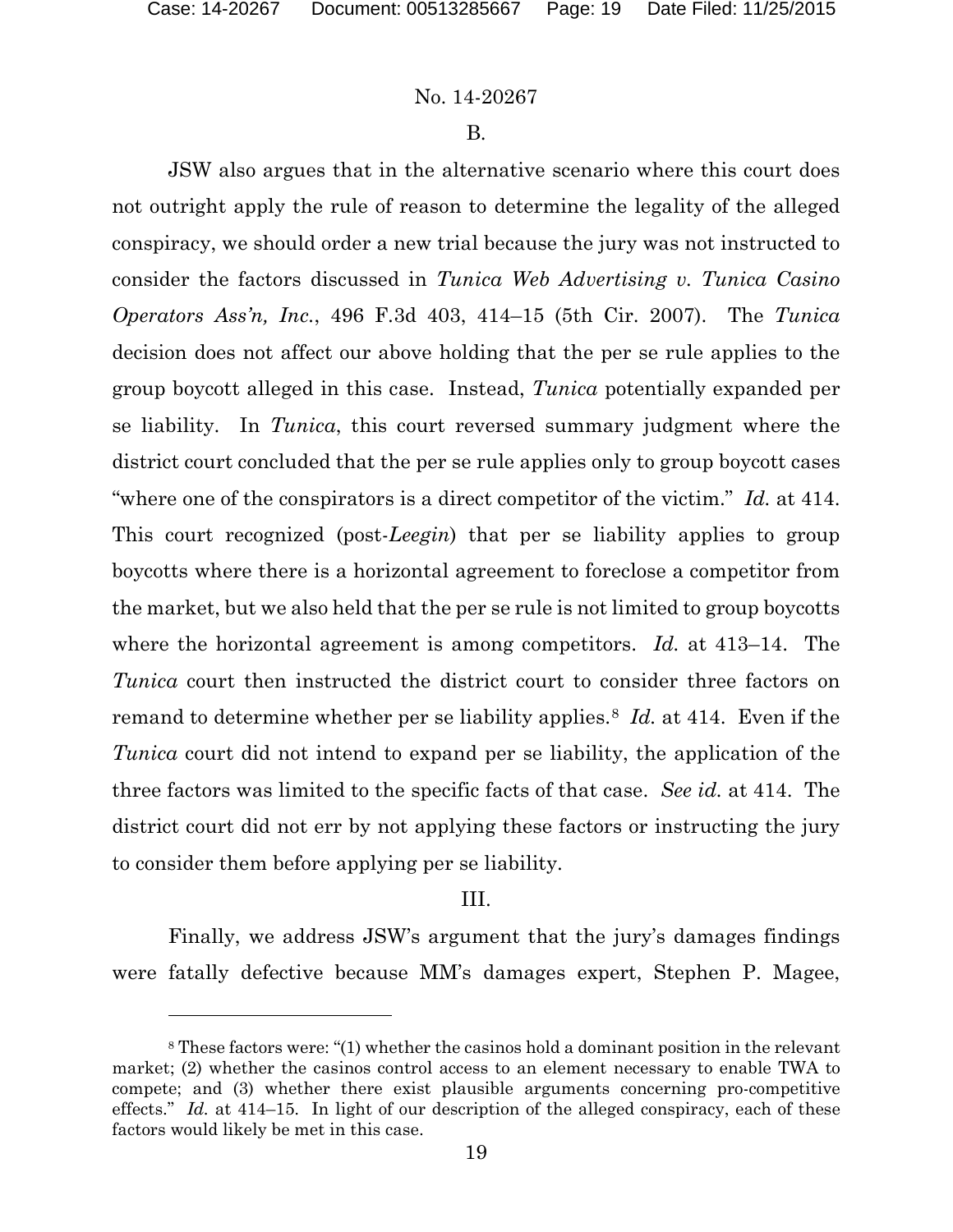should have been excluded. Before trial, JSW filed a *Daubert* motion to exclude Magee's testimony as unreliable. The district court denied the motion. JSW renewed the same objections at trial, in motions for judgment as a matter of law post-trial, and in a motion for a new trial, all of which the district court denied. JSW raises the same arguments on appeal.

We review "the district court's determination of admissibility of expert evidence under *Daubert* for abuse of discretion." *Knight v. Kirby Inland Marine Inc.*, 482 F.3d 347, 351 (5th Cir. 2007) (referencing *Daubert v. Merrell Dow Pharms., Inc.*, 509 U.S. 579 (1993)). Under *Daubert*, "[t]he proponent need not prove to the judge that the expert's testimony is correct, but she must prove by a preponderance of the evidence that the testimony is reliable." *Moore v. Ashland Chem. Inc.,* 151 F.3d 269, 276 (5th Cir. 1998). The *Daubert* inquiry is flexible, but the proponent must establish reliability by showing that the testimony is based on reasoning or methodology that is "scientifically valid." *Id.* 

JSW contends that there are four problems with Magee's testimony and with the jury's damages award. In so arguing, JSW asserts that the existence of any of these problems individually, or all cumulatively, requires a new trial or remittitur. JSW contends that when using the yardstick model of damages, Magee (1) relied on an invalid comparator, (2) used the wrong time period for comparison, (3) "assumed a gross-profit margin that, indisputably, no company achieved during the alleged damage period," and (4) failed to take into account MM's settlement with Chapel that reduced its customer pool for the first six months of operation. We find no abuse of discretion in the district court's admission of Magee's testimony.

JSW's asserted fatal flaws all relate to the expert's use of the yardstick model. We have described this model as follows: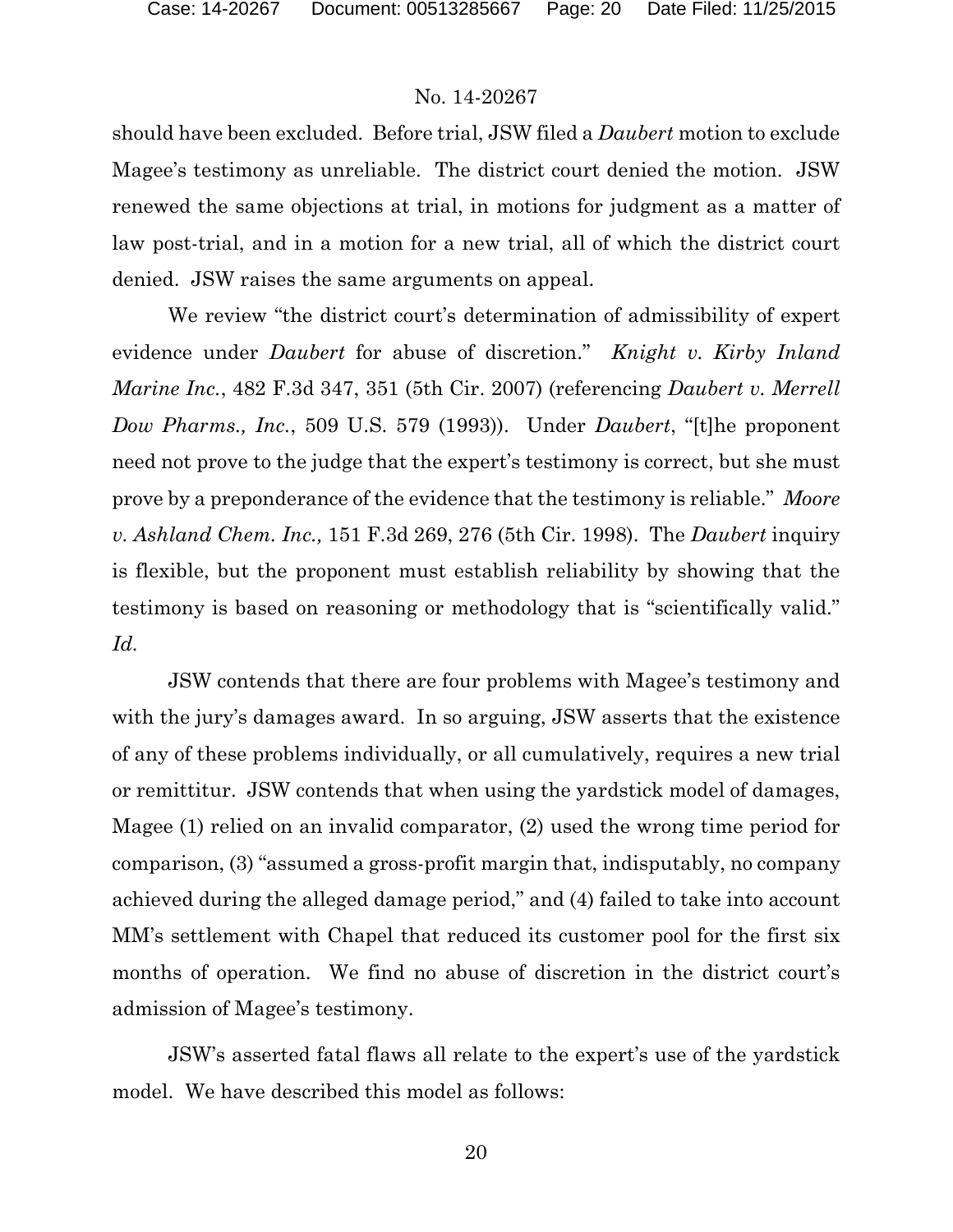There are two generally recognized methods of proving lost profits: (1) the before and after theory; and (2) the yardstick test. The before and after theory compares the plaintiff's profit record prior to the violation with that subsequent to it. The before and after theory is not easily adaptable to a plaintiff who is driven out of business before he is able to compile an earnings record sufficient to allow estimation of lost profits. Therefore, the yardstick test is sometimes employed. It consists of a study of the profits of business operations that are closely comparable to the plaintiff's. Although allowances can be made for differences between the firms, the business used as a standard must be as nearly identical to the plaintiff's as possible.

*Lehrman v. Gulf Oil Corp.*, 500 F.2d 659, 667 (5th Cir. 1974). Because MM was newly formed at the time the alleged conspiracy began, it had no financial performance to use as the "before" in the before and after test. Thus, Magee used the yardstick approach. As a comparator, Magee chose the first twelve years of operation at Chapel's Houston office, which Schultz and Hume had opened and ran until they left to start MM. He excluded an outlier year in which Chapel's performance was extraordinary. Magee imported the average gross-profit margin from this comparator and projected profits, assuming that MM would have kept operating for ten years. We find no abuse of discretion in allowing Magee to testify according to this approach.

JSW asserts that Chapel's Houston office was too different from MM to be a reliable comparator in the yardstick model. An antitrust plaintiff must "demonstrate the reasonable similarity of the business whose earning experience he would borrow." *Eleven Line, Inc. v. N. Tex. State Soccer Ass'n, Inc.*, 213 F.3d 198, 208 (5th Cir. 2000). MM has adequately done so here. Chapel's Houston office is not nearly as dissimilar as other comparators this court has found to be improper yardsticks. *See El Aguila Food Prods., Inc. v. Gruma Corp.*, 131 F. App'x 450, 453 (5th Cir. 2005) (where an expert "made no effort to demonstrate the reasonable similarity of the plaintiffs' firms and the businesses whose earnings data he relied on as a benchmark"); *Eleven Line,*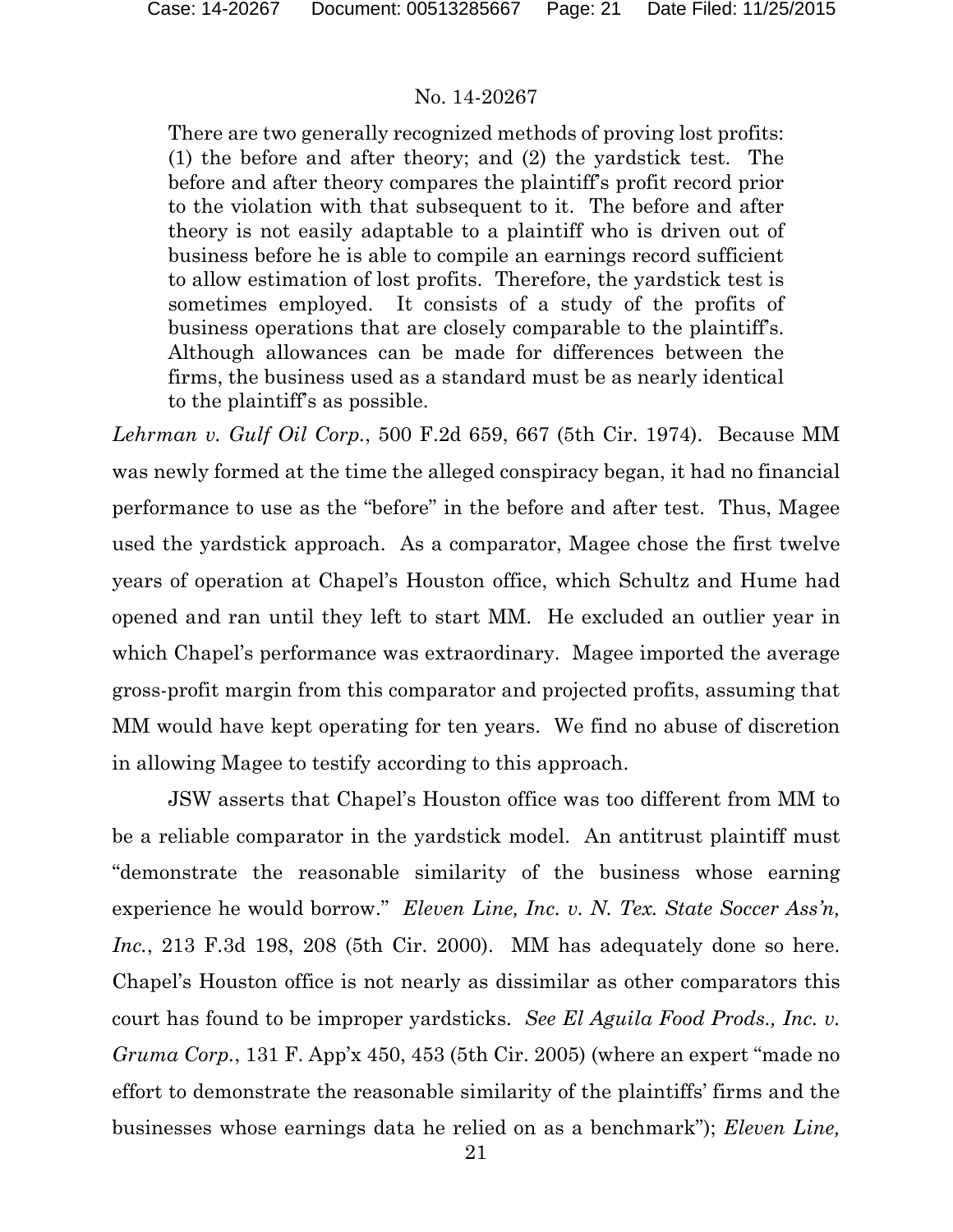*Inc.*, 213 F.3d at 208 (where the expert's yardstick was not nearly identical and he offered no evidence of the comparators' geographic location, size, market served, or costs of operation). Magee's yardstick was "as nearly identical to [MM] as possible." *Lehrman*, 500 F.2d at 667; *cf. J. Truett Payne Co. v. Chrysler Motors Corp.*, 451 U.S. 557, 566 (1981) (noting that courts are willing to accept some uncertainty in antitrust damages estimates because the "vagaries of the marketplace usually deny us sure knowledge of what plaintiff's situation would have been in the absence of the defendant's antitrust violation"). Therefore, the district court did not abuse its discretion by concluding that Magee's comparator was reliable.

Similarly, JSW contends that Magee should have used the years 2011– 2013 as his benchmark period instead of 2001–2011. JSW contends that 2001– 2011 were "some of the best years for the steel industry" and are not representative of the industry's future performance. As support, JSW cites weaknesses in the steel market in 2011–2013. JSW has not shown that Magee's use of 2001–2011 data was unreasonable or unsupported. Magee excluded one extraordinary year (2004), and his benchmark period included six years of recession. The defendants had the opportunity to show whether the benchmark period was correct on cross examination. *See Daubert*, 509 U.S. at 596 ("Vigorous cross-examination, presentation of contrary evidence, and careful instruction on the burden of proof are the traditional and appropriate means of attacking shaky but admissible evidence."). We find no abuse of discretion as to this point.

JSW also asserts that Magee's model is unreliable because no actual competitor achieved the gross-profit margin that his model projected for MM. This criticism is related to the previous two criticisms; Magee used the grossprofit margin achieved by Chapel's Houston office between 2001 and 2011 (excluding 2004). JSW contends that Chapel's Houston office from 2012–2013,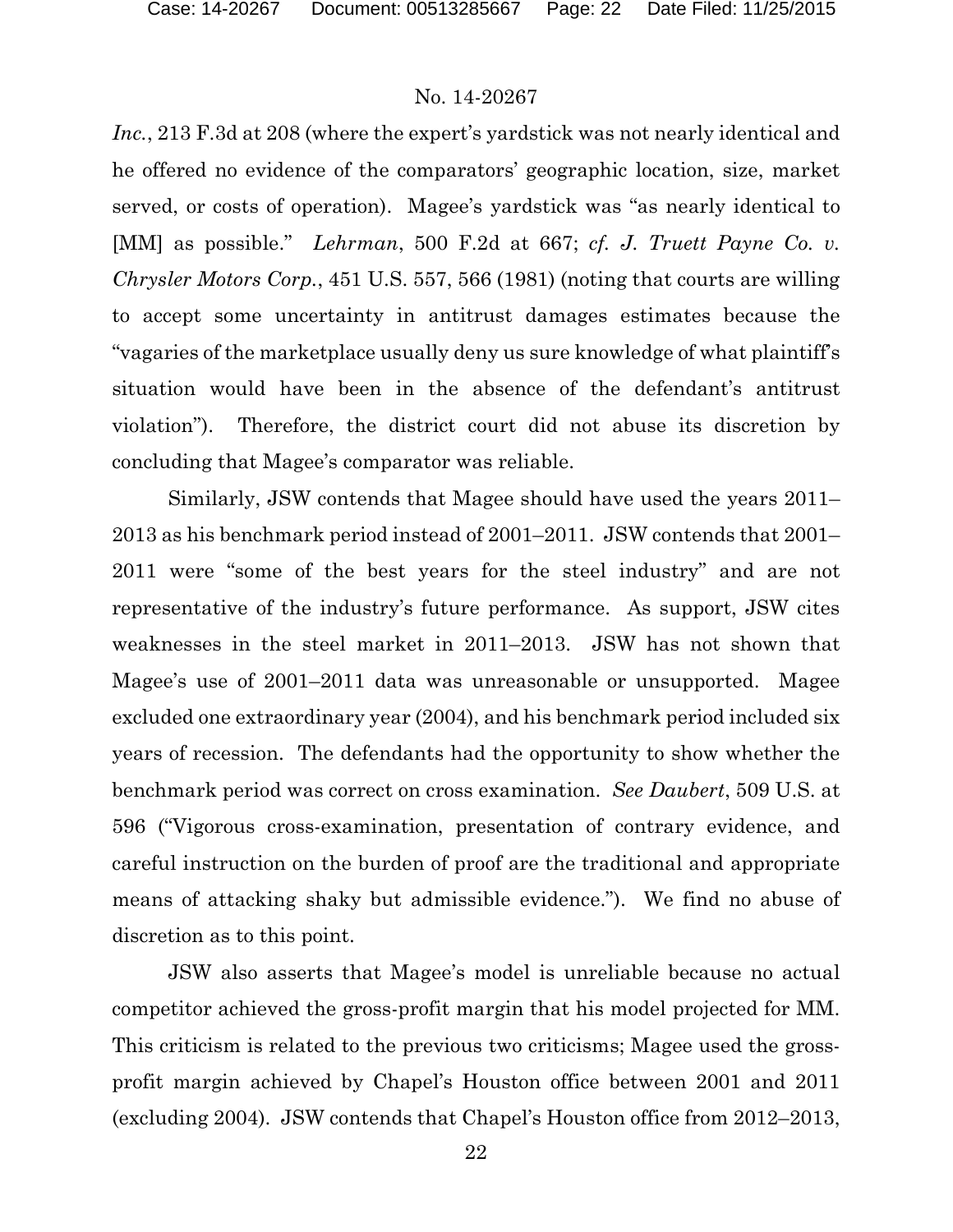or MM acting as a broker in 2011, is the proper comparator for gross-profit margin. Magee's assumption that MM would achieve better margins than its competitors was reasonable based on evidence that MM's leadership was simply better than that of its competitors. While at Chapel, MM's founders had achieved a twenty percent profit margin in a year so bad for the steel industry that another distributor had its first negative year in forty years. Magee's projections were perhaps rosy, but they were not unreliable. In addition, JSW's competing expert adequately aired his disagreement. It was not an abuse of discretion to allow MM's expert to provide his own model reaching a different projected gross-profit margin. *See Pipitone v. Biomatrix, Inc.*, 288 F.3d 239, 250 (5th Cir. 2002) ("The fact-finder is entitled to hear [the expert's] testimony and decide whether it should accept or reject that testimony after considering all factors that weigh on credibility, including whether the predicate facts on which [the expert] relied are accurate.").

Lastly, JSW argues that Magee failed to consider the fact that for the first six months of operation, MM was prohibited from doing business with approximately 190 of Chapel's former customers. Magee's testimony shows that he considered this limitation but ultimately decided the limitation was temporary and would not affect MM's sales potential. This decision did not make Magee's testimony unreliable.

Because the district court did not abuse its discretion by admitting the testimony of MM's damages expert, Magee, the district court correctly denied JSW's motion for a new trial. *See Munn v. Algee*, 924 F.2d 568, 575 (5th Cir. 1991) ("When reviewing the disposition of a new trial motion, we normally reverse the judgment only for an abuse of discretion.").

### **CONCLUSION**

Following a six-week jury trial, the district court entered judgment for MM on its claim under § 1 of the Sherman Act alleging an illegal conspiracy